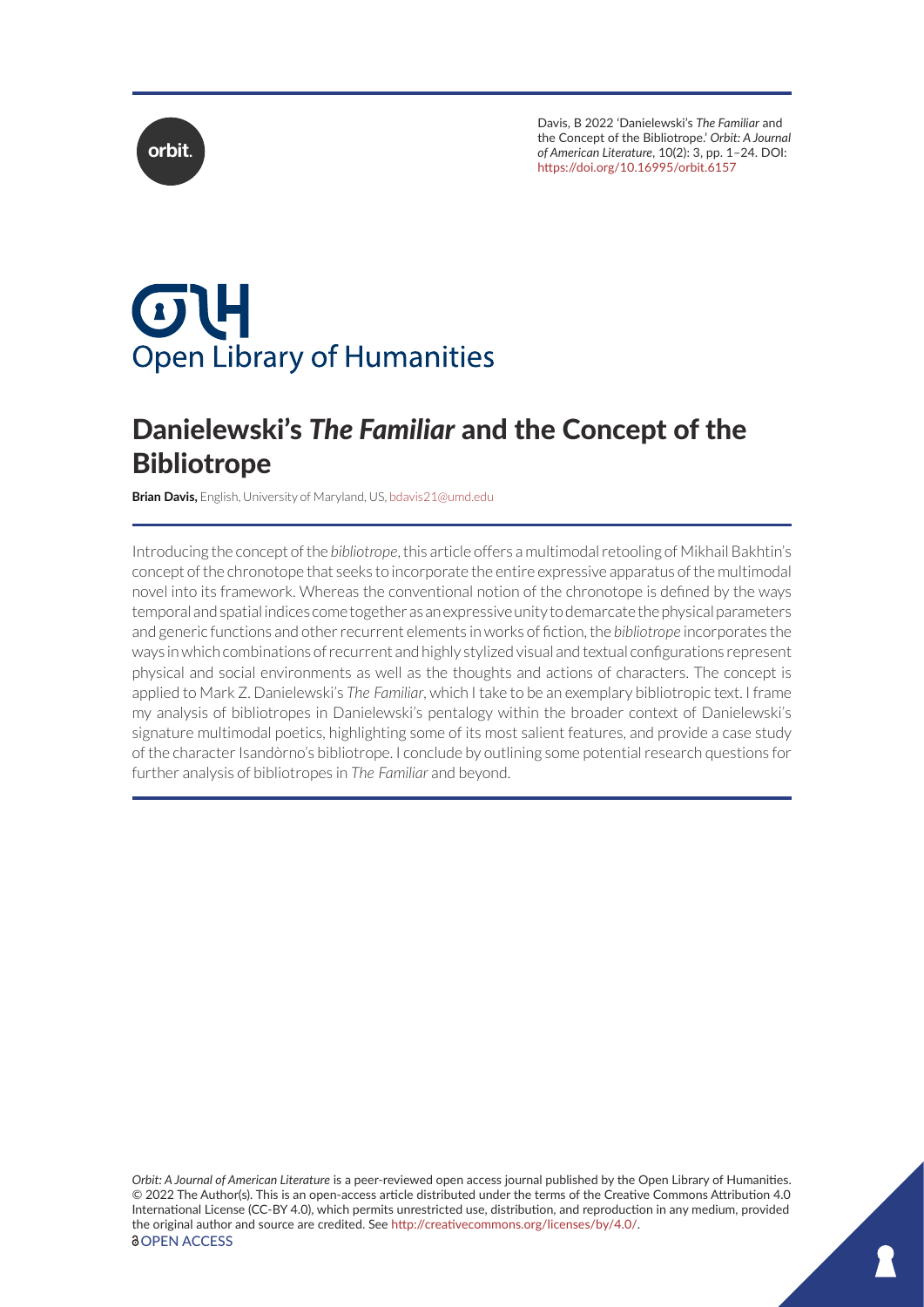#### **From Chronotope to Bibliotrope**

In Mikhail Bakhtin's "Forms of Time and of the Chronotope in the Novel," he analyzes the importance of various "chronotopes" to the history and development of the European novel. Adapted from the field of physics, Bakhtin's *literary* concept of the chronotope defines the way that temporal and spatial indices come together as an expressive unity to demarcate the physical parameters and generic functions of motifs and other recurrent elements in works of fiction. For instance, Bakhtin argues that when a novel predominantly features the chronotope of the road, it will raise distinct implications for the social values of that novel that are different from other novels that predominantly feature different chronotopes, such as the castle, the rural town, or the parlor. In addition to having distinct time-space locations, chronotopes have recognizable points of entry and departure. That is, a novel's protagonist will not typically remain on the road, in the castle, or at the parlor indefinitely; they will visit or traverse such places for the duration of time needed to identify or accomplish an objective or goal. It is within the temporal-spatial logic of a fictional narrative's chronotope where characters "encounter" previously unknown characters, information, or dilemmas that in turn advance a narrative's plot. For Bakhtin, fictional genres, especially the novel, are defined by their chronotopes, by the spatial and temporal logics that structure the social dynamics and narrative progressions of their projected worlds. Furthermore, an analysis of any fictional narrative's salient chronotopes will highlight a relationship between that narrative and the social reality it seeks to represent and evaluate.<sup>1</sup>

As a narratological concept, Bakhtin's chronotope can be useful for thinking about the social dynamics of fictional narratives and how certain cultural norms tend to shape the parameters of human behavior and social interactions. However, when specifically applied to multimodal novels—novels that "feature a multitude of semiotic modes in the communication and progression of their narratives $"2$ —the chronotope becomes quite limited, for Bakhtin's conceptualization of the chronotope is primarily concerned with the story or represented world of realist fiction (the *what* of narrative), whereas multimodal novels are invested in the *how* and the *what* of both verbal and *nonverbal* modes of expression. In short, the majority of novels from the Western literary tradition are designed to make us "forget the presence of the medium" of the book, whereas contemporary multimodal novels (say, post-2000) tend to draw the reader's attention to the book-object's expressive possibilities as a multi-sensory technology, laying bare its status as a manufactured object of accumulated materials that have

<sup>1</sup> Mikhail Bakhtin, *The Dialogic Imagination*, 243–58.

<sup>&</sup>lt;sup>2</sup> Alison Gibbons, "Multimodal Literature and Experimentation," 421.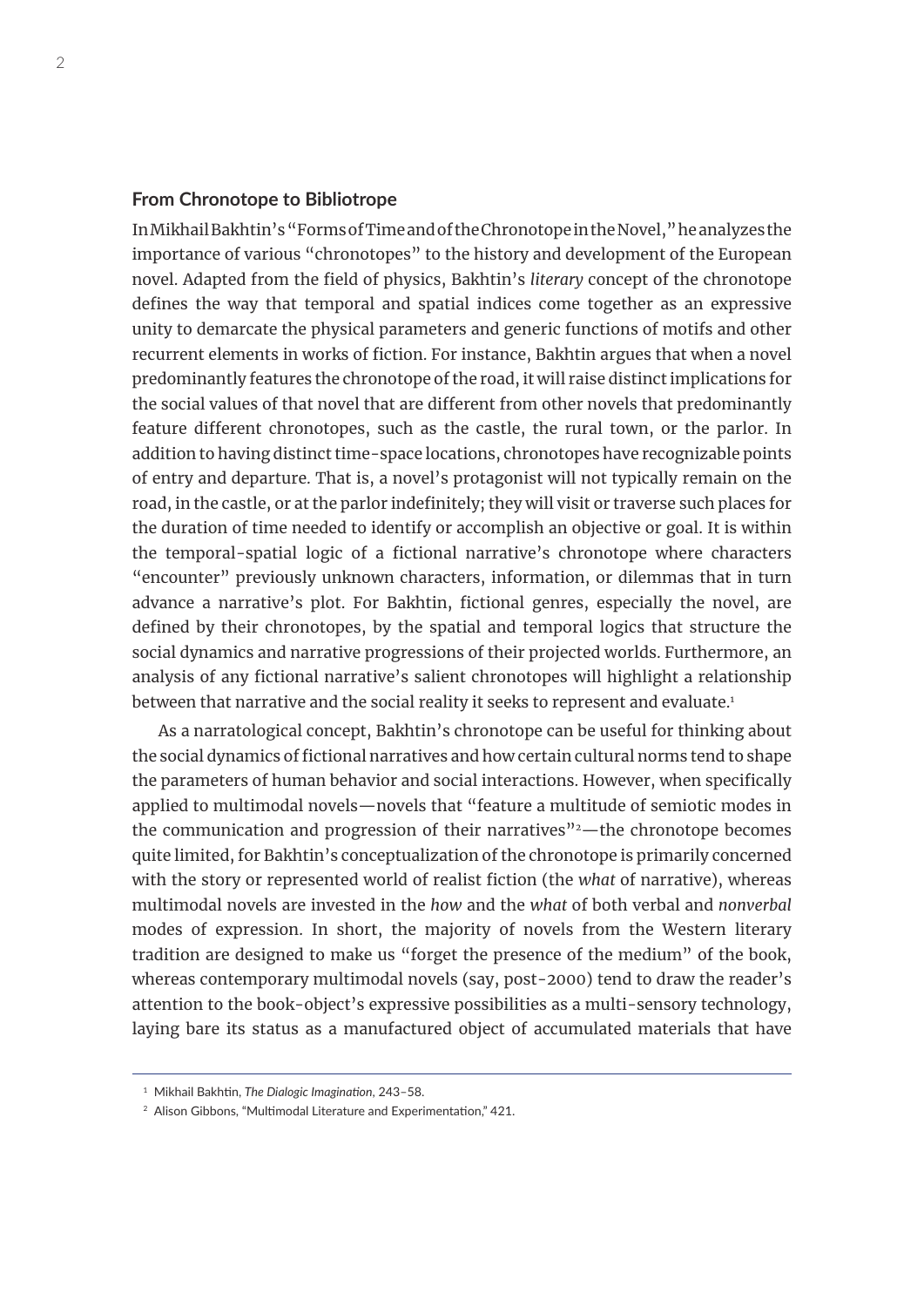undergone varying processes of manipulation, remediation, and digitization.<sup>3</sup> Since the chronotope is primarily concerned with the social implications of recurring temporalspatial dynamics in fictional worlds, applying Bakhtin's concept to the discourse of multimodal literature may seem like a category error, but like many narratological tools, it is the concept's capaciousness that makes it so resourceful in different contexts. What I propose then is a kind of *multimodal update* of the chronotope, a retooling of Bakhtin's concept for the fiction of new media.

If there is one contemporary novelist who is best known for his experimentation with new media and digital technology, it is Mark Z. Danielewski. In Danielewski's fivevolume series *The Familiar* (2015–17)—my "tutor text," as David Herman would put it,<sup>4</sup> for supporting this article's main set of ideas—chronotopic spaces and the fictional characters that populate them are not only physically demarcated in the represented world, they are presented in palpably different linguistic, narrative, and bibliographic styles on the physical pages of the book (i.e., different languages, vernaculars, genres, modes, typography, page design, ink weights, punctuation, and so on). As such, the study of chronotopes in highly multimodal contexts such as *The Familiar* requires further analysis of what we might call *bibliotropes*—that is, recurrent and highly stylized textual-visual configurations that represent or symbolize social and physical environments, as well as the thoughts and actions of characters.5 My concept of the bibliotrope takes into consideration Augusto de Campo's notion of "concrete poetry" as the "tension between things-words in time-space,"<sup>6</sup> as well as Brian McHale's notion of "concrete prose" as prose that is shaped to either imitate "objects or processes in the real world" or "metaphorical or allegorical" concepts that foreground the ontological differences between "the world projected by the words" and "the physical reality of inkshapes on paper".7 However, while these perspectives on visual or "concrete" literature inform my thinking about the bibliotrope, what I am proposing is a twentyfirst century rethinking of Bakhtin's chronotope that seeks to incorporate the entire expressive apparatus of the multimodal novel into its framework. What follows is a theorization of the concept of the bibliotrope, a sort of working towards, so to speak, that uses Danielewski's *The Familiar* to illustrate its salient features.

<sup>3</sup> Jay Bolter and Richard Grusin, *Remediation*, 272–273.

<sup>4</sup> David Herman, *Story Logic*, 213.

<sup>5</sup> I want to be clear that my conceptual move from the chronotope to the bibliotrope is also an expansion of the concept's signification that is meant to include not only Bakhtin's particular notion of time-space, but elements of characterization and mental space as well.

<sup>6</sup> Augusto de Campo, quoted in Joe Bray, "Concrete Poetry and Prose," 299.

<sup>7</sup> Brian McHale, *Postmodernist Fiction*, 184.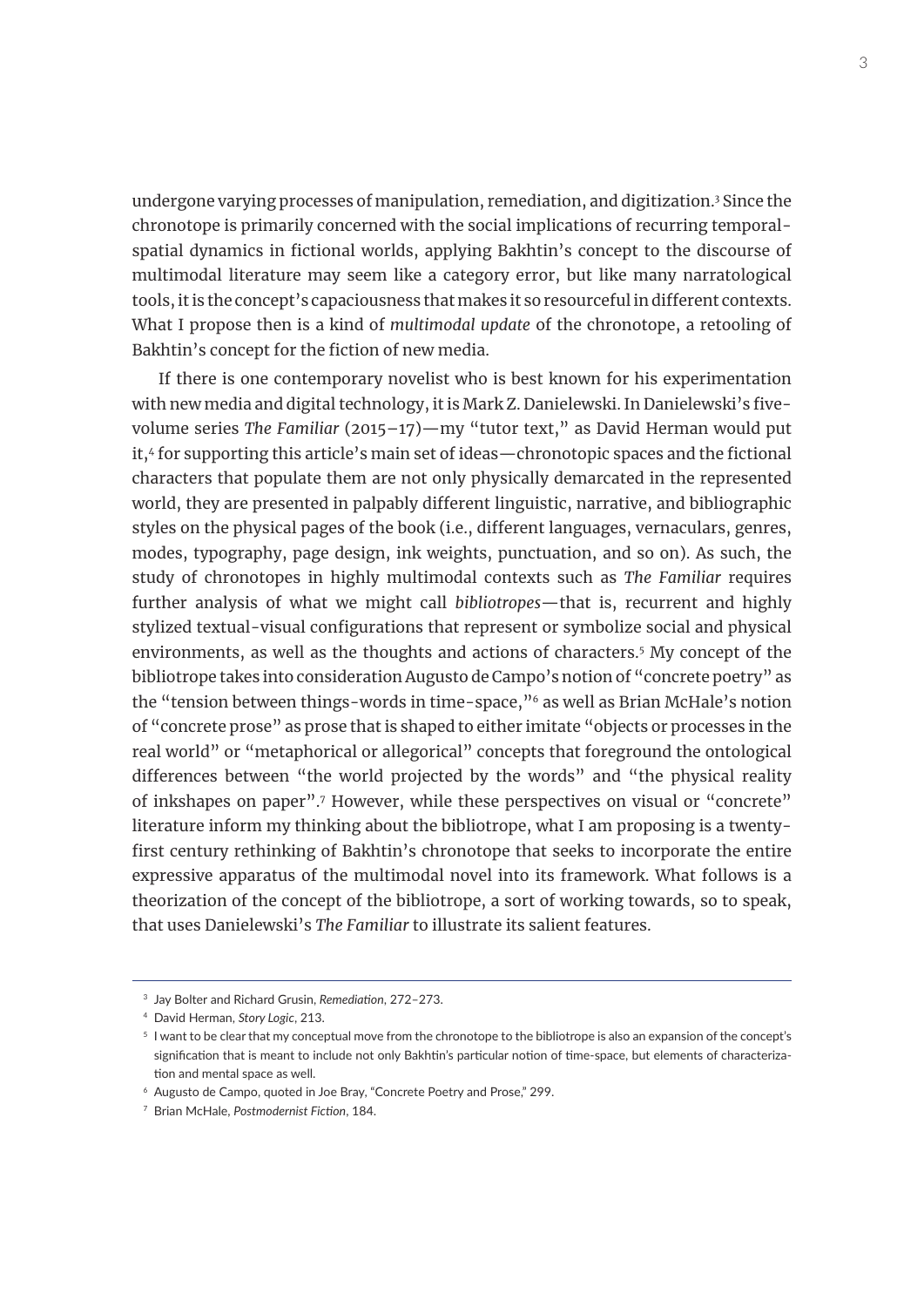## **Danielewski's Multimodal Poetics**

Determining the narrative import and social value of the salient chronotopes in *The Familiar*, such as *the streets* of Los Angeles, generally requires that we combine or oscillate between four different modes (or levels or channels) of representation:

(1) the level of the represented world (i.e., the story or storyworld; what happens and to whom on the streets of LA)

(2) the level of linguistic representation (i.e., verbal discourse; how characters and the events on the streets are represented in stylistic literary terms)

(3) the level of visual representation (i.e., nonverbal/nonnarrative communication; how characters and the streets are visualized on the physical pages of the book)  $(4)$  the material level of the book object (i.e., the book medium; how the material resources and physical dimensionality of the codex novel are foregrounded and/or incorporated into any of the other levels)

A chronotopic analysis of a novel written by, say, Defoe, Fielding, or Balzac—some of the authors that concern Bakhtin—would have us only consider the first and second levels, though primarily the first. But with *The Familiar*, all four levels are active and affect the reader's perception and experience of the novel in different ways and to greater or lesser degrees. In some instances, for example, the storyworld of *The Familiar* and the reader's immersion in it takes precedence (1st level), but in others, the use of literary, visual, and/or bibliographic forms are so overt that the book's elaborate textual machinery becomes the primary locus of our attention (levels 2, 3, and/or 4). Furthermore, there are many instances where it is quite difficult to determine which level or mode is primary because they are entangled with one another to form a kind of expressive unity. For example, it is unclear whether the more typographically experimental sections of the rainstorm at the beginning of *One Rainy Day in May* (*TF*v1 49–69) is presented solely from an authorial point of view or if it's meant to visually represent Xanther's conscious, sensory experience of this rainstorm. Disentangling precisely who is telling from who is seeing or what any single character might be experiencing at any given point in relation to what the reader is presented with on the page is often a difficult if not impossible task. This is one of the primary effects of Danielewski's experimental typography and use of nonverbal elements, of obscuring and entangling representational boundaries. The punctuation and linguistic markers that would typically distinguish narration and exposition from, say, focalization or free indirect discourse, are often absent or fuzzy, especially when text is primarily used in the service of visual rather than verbal expression.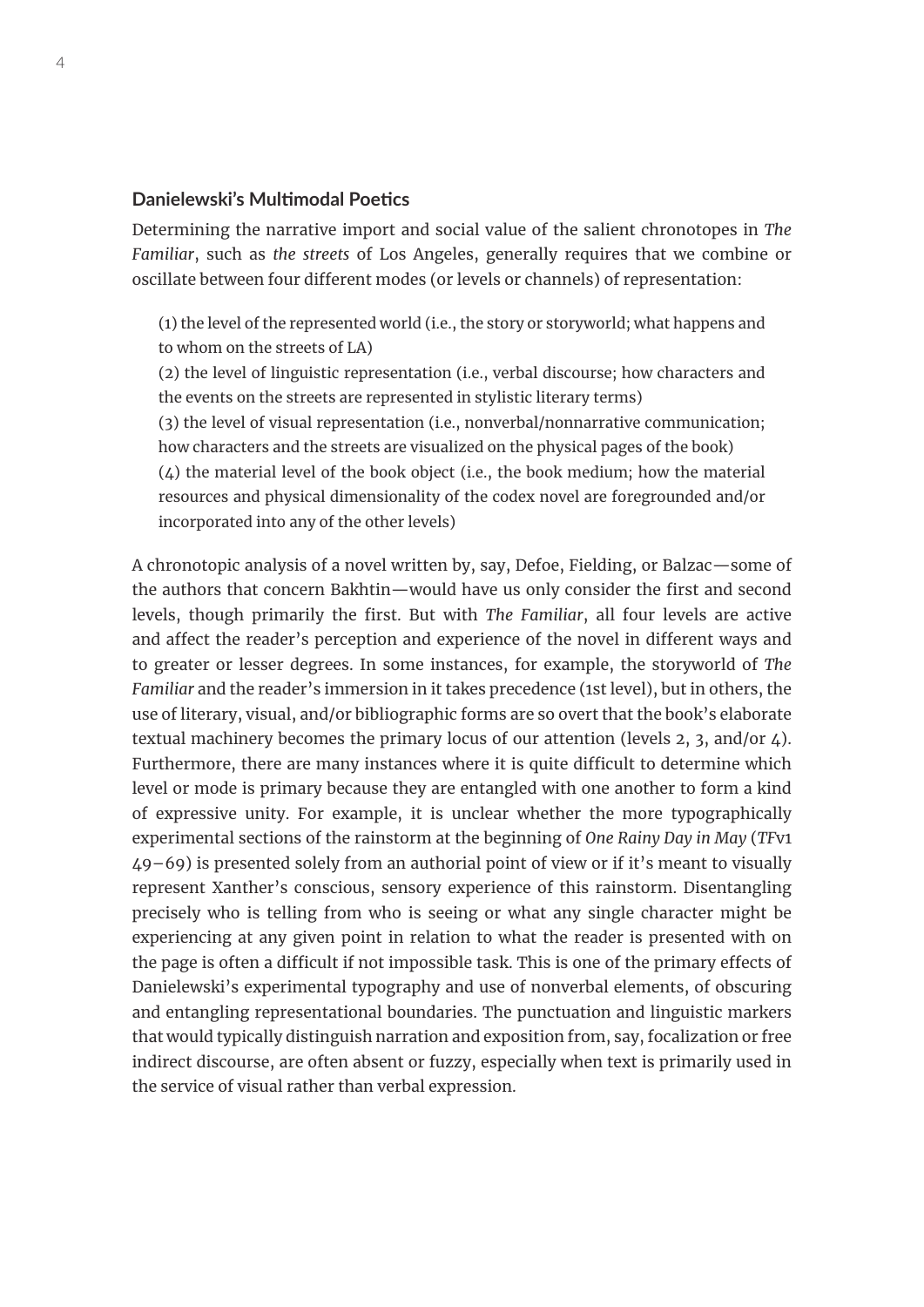As this brief example suggests, Danielewski remediates the literary technique of free indirect discourse into the domain of visual literature, inviting comparisons to how graphic novelists, visual writers, and cinematographers represent subjectivity and consciousness in their works. Bibliotropic patterns are thus not merely self-reflective, even though they function in the service of what Werner Wolf calls "metareference," a "transmedial form of usually non-accidental self-reference" located at a "metalevel" that extends from the aesthetic object "to the entire system of the media" in question.<sup>8</sup> Bibliotropic patterns are also representational. They resemble the various forms of "graphic mimesis" that Glyn White identifies in the works of Christine Brook-Rose and Samuel Beckett, among many others.<sup>9</sup> However, Danielewski does not privilege the verbal mode or establish a hierarchy among the different communicative modes he employs. Nor does he necessarily always prioritize narrative in his use of bibliotropic devices. As Sascha Pöhlmann correctly observes, *The Familiar* is "aesthetically situated" on the "fuzzy border between narrative and non-narrative meaning production," which serves "to create a productive tension between the narrative form of the novel with non-narrative symbolic practices."10 Indeed, Danielewski's use of the visual mode is sometimes less motivated by narrative purposes than it is with producing certain moods, affects, and symbolic correspondences across the novels. Furthermore, Danielewski's exploitation of the material affordances of the book medium is not only concerned with "metareference," for he incorporates the material and tactile affordances of the medium into *The Familiar*'s narrative as well. In short, representational modes and levels are simply different, not better or worse, constituted by different affordances that can be leveraged to produce different effects.

Apart from the concept of the *bibliotrope*, most of the observations made thus far are not particularly new, nor are the techniques I have begun to outline only found in Danielewski's *The Familiar*. In Danielewski's first two novels, *House of Leaves* and *Only Revolutions,* central protagonists are represented in distinctly different narrative styles, linguistic registers, and bibliographic forms. Danielewski is known as the novelist who shapes his fictional characters with specific biblio-characterological markings, who constructs metacognitive maps at one level and narratives of relationality at another. His artistic practice is dedicated to building meaningful relationships among the history of literary-aesthetic forms and the attributes of individual characters, resulting in an intertextual complex of literary-textual personalities.

<sup>8</sup> Werner Wolf, "Metareference Across Media," 31.

<sup>9</sup> Glyn White, *Reading the Graphic Surface*, 91.

<sup>10</sup> Sascha Pöhlmann, "Multimodality as a Limit of Narrative in Mark Z. Danielewski's *The Familiar*."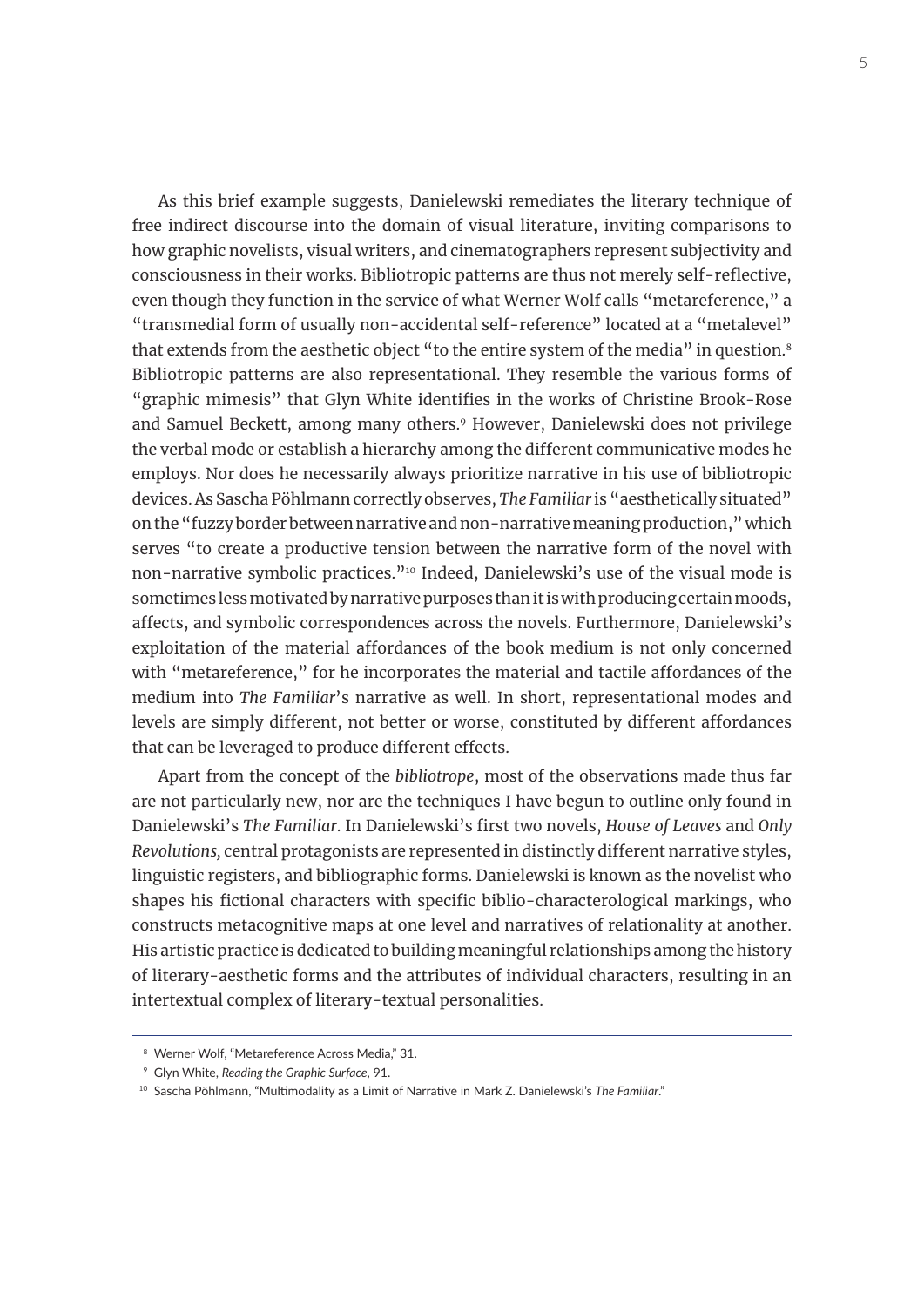As a complex bookish-narrative technique, what I'm calling the *bibliotrope* is a pairing of each character with specific literary and bibliographic forms reminiscent of the archaic meaning of *character*: "a distinctive mark impressed, engraved, or otherwise made on a surface," or "a member of a set of symbols used in writing or printing to represent linguistic elements."11 Danielewski's bibliotropes are designed to imbue fictional characters and their specific worlds with memorable textual markings and referential frames, as well as distinct personalities and moods—they serve mnemonic and affective purposes just as the time-spaces of chronotopes do. However, because each bibliotropic pattern in *The Familiar* incorporates different narrative styles, genres, modes, and languages, they activate different kinds of interpretive strategies, further distinguishing this concept from that of the chronotope. Moreover, because several characters in *The Familiar* speak broken English or so-called non-standard forms of English such as Chicano English, as well as English-based creole languages like Singlish, readers are situated in social and linguistic contexts that may be highly unfamiliar to them. Readers unfamiliar with Chicano English or Singlish, for example, and the cultures wherein these languages are spoken, will likely have difficulty understanding Luther and Jinjing's chapters. The more a particular storyworld's socio-cultural schemata or temporal-spatial logic departs from a particular reader's everyday experience and knowledge base, that reader's application of his or her general knowledge as a default for constructing and interpreting such a storyworld becomes less effective and more at the mercy of the text in question.<sup>12</sup> But once readers become more familiar with Luther and Jinjing's bibliotropic patterns, as well as the bibliotropic patterns of the rest of *The Familiar*'s central cast of characters, including how each character's storyline is woven into *The Familiar*'s larger narrative whole, each character's narrative and symbolic import to the series, I would argue, becomes much more coherent.<sup>13</sup>

Now, we begin with a brief sketch of Bakhtin's chronotope for a couple reasons. For one, it is conceptually linked to the bibliotrope by its shared emphasis on physical parameters, textual demarcation, and the norms of social interaction. But also because Danielewski's novels are often regarded as defying generic categories and thus eluding narratological categorization. To this last claim, there is obviously some truth, for Danielewski is a "genre poacher," a writer who disregards the boundaries between high

<sup>11</sup> *Oxford English Dictionary*, "character".

<sup>12</sup> See Marie-Laure Ryan's *Possible Worlds, Artificial Intelligence, and Narrative Theory* for more on Ryan's "principal of minimal departure," especially 48–60.

<sup>13</sup> Fans of *The Familiar* have claimed that the novel could have gone on longer than it did had Pantheon did a better job marketing the novel. There may be some truth to that, but from my own experience, most people found *TF*v1 so incomprehensible they were disinclined to read any further, regardless of the fact they had already purchased later volumes.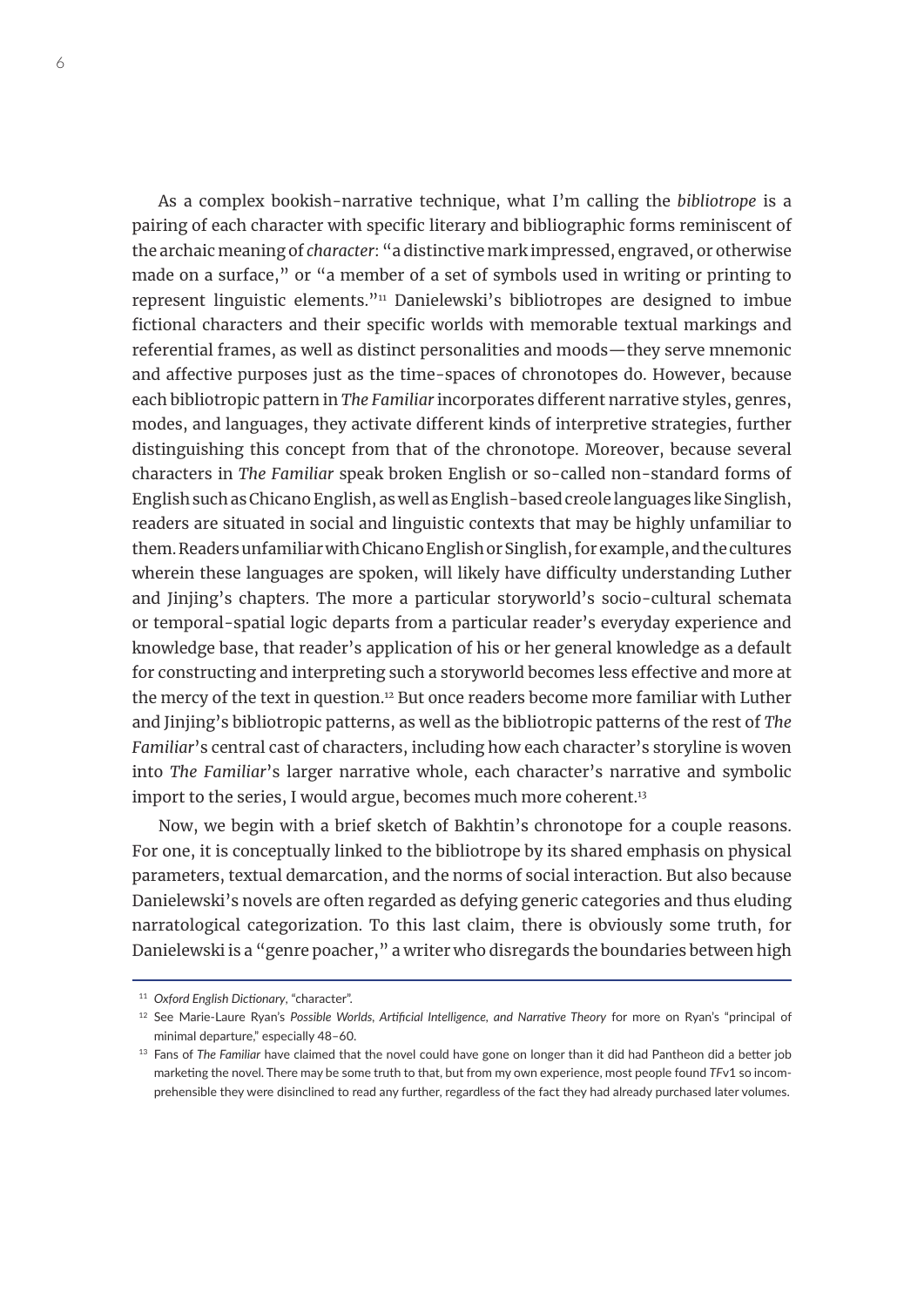and low culture and who employs the narrative styles of hard-boiled detective fiction and horror as readily as those of, say, free-verse and free indirect discourse.<sup>14</sup> Indeed, Danielewski's books are what I have elsewhere called "literary compendiums"—texts that explicitly recapitulate whole slews of inherited literary forms and techniques for distinctly new material and expressive purposes.<sup>15</sup> And yet, while Danielewski's literary repertoire is expansive, his novels, no matter how strange and experimental, are pretty conventional or *familiar* once viewed through the lens of the chronotope, as well as through the more visual and bookish-specific concept of the bibliotrope.

In *House of Leaves* much of the narrative's plot unfolds within the Navidson family's home on Ash Tree Lane. The predominant chronotope in *House of Leaves* is undoubtedly the haunted house, the most common chronotope employed in horror fiction, which the novel exemplifies. While the characters of Zampanò and Johnny Truant do not occupy the Navidson's home, they too are nonetheless constrained to their own respective haunted domiciles where they research and write about Will Navidson's documentary film. The material book object, with its elaborate typography and hypertextual narrative, is even designed to represent the Escheresque impossibilities of a haunted house. Imitating the haunted house's contraptions, the novel seeks to corner and confound its readers just as the haunted house does to the novel's characters. While there are many ways to interpret the meaning of this haunted house, most critics agree that the house represents the supposed threats, fears, and anxieties brought on by digital technology to contemporary print culture, reading practices, epistemology, and subjectivity.16 Danielewski's other major works also develop according to recognizable chronotopes. The narration of *The Fifty Year Sword*, while technically occurring within the walls of an orphanage, is a campfire story, and in contradistinction to the centripetal forces of the haunted house in *House of Leaves*, Sam and Hailey's respective journeys in *Only Revolutions* unfold across the centrifugal expanse of America's open roads—*Only Revolutions* is a road novel. When we set aside the elaborate textual showmanship that is Danielewski's hallmark, we can observe how his novels are organized according to familiar chronotopes, often associated with genre fiction.

But arguably more than any other contemporary fiction writer, Danielewski is invested in expanding the book object's traditional repertoire of expressive resources to enrich the book's material, formal, narrative, aesthetic, and tactile possibilities. It is rather apropos then that *The Familiar* shares its title with one of the central tenets of

<sup>&</sup>lt;sup>14</sup> Josh Lukin and Joe Moffett, "Introduction: Genre Poaching in Contemporary Literature," 1-3.

<sup>15</sup> Brian Davis, *Books as Archives*.

<sup>&</sup>lt;sup>16</sup> For example, see Hayles 2002, Hansen 2004, Pressman 2006, and Chanen 2007.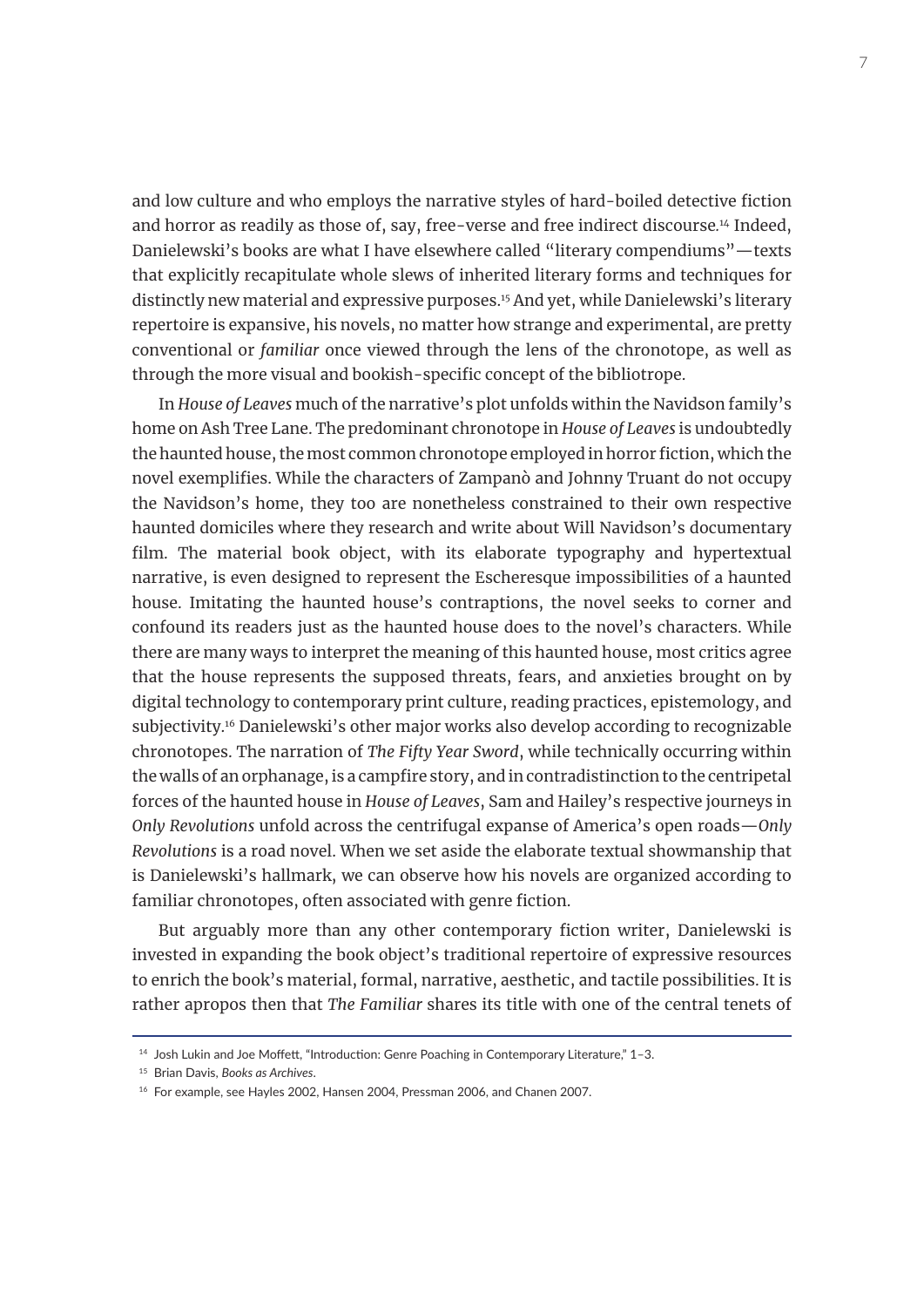Russian Formalism, that of "defamiliarization," Victor Shklovsky's notion about the primacy of art to make the "familiar seem strange." As Shklovsky puts it, "The purpose of art is to impart the sensation of things as they are perceived and not as they are known. The technique of art is to make objects 'unfamiliar,' to make forms difficult, to increase the difficulty and length of perception because the process of perception is an aesthetic end in itself and must be prolonged."<sup>17</sup> The concept and technique of the bibliotrope, with its multiple interactive channels of representation and how bibliotropes can multiply within single or even across multiple books to form larger, more complex bibliotropic constellations, exemplifies the prolonged and difficult process of (de)familiarization. Of course, the process of (de)familiarization in *The Familiar* is substantially delayed and intensified by its serialization—five volumes published over the span of three years and by the sheer physicality and scope of each volume: each book weighs approximately five pounds and consists of 880 pages. And while the quote from Shklovsky could just as well serve as a blurb for any of Danielewski's books, I would argue that with *The Familiar* Danielewski creates a literary *experiment*—in the scientific sense of the word.18 That is, *The Familiar* is Danielewski's attempt to more fully test his hypothesis on the supposed capacity of visual literature—what he calls "the signiconic"<sup>19</sup>—to offer readers an aesthetically rich experience that neither non-visual literature nor non-bookish media can provide. As Danielewski himself puts it when discussing his larger artistic project in an interview with Kari Driscoll and Inge van de Ven: "How much difference does it make…. this melding of a literary form with a visual form? And what does it reveal? …. Is this just a fringe, experimental voyage or is there actually something substantial here that's taking root, that is making sense of the visual culture we inhabit as well as the

<sup>&</sup>lt;sup>17</sup> Victor Shklovsky, "Art as Technique," 12.

<sup>&</sup>lt;sup>18</sup> A key question that motivates Danielewski's literary experiment is to what extent employing different forms, styles, genres, registers, and modes for different characters with different cultural and linguistic backgrounds can significantly affect the reader's experience, identification, relationship, and knowledge of those characters and their worlds. In other words, how does the *representation* of character impact our perception of, as well as our proximity and attachment to, such characters? How do readers build mental models of characters and worlds represented in different languages, styles, registers, modes, and genres? What roles do genre and narrative style play in how readers experience fictional narratives, and what difference, if any, does Danielewski's bookish aesthetic make to that experience? These are some of the key questions, I would argue, motivating Danielewski's literary project, and while I believe a more rigorous empirical study with many participants would likely provide the most systematic means of addressing them, until that opportunity arises, we must rely on individual observations.

 $19$  In a lecture titled "A Colored Word" that Danielewski gave at Ohio State University in 2019, he provides the following definition of "signiconic," a term he uses to define his approach to writing: "Rather than engage those textual faculties of the mind remediating the pictorial or those visual faculties remediating language, the signiconic simultaneously engages both in order to lessen the significance of both and therefore achieve a third perception no longer dependent on sign and image for remediating a world in which the mind plays no part."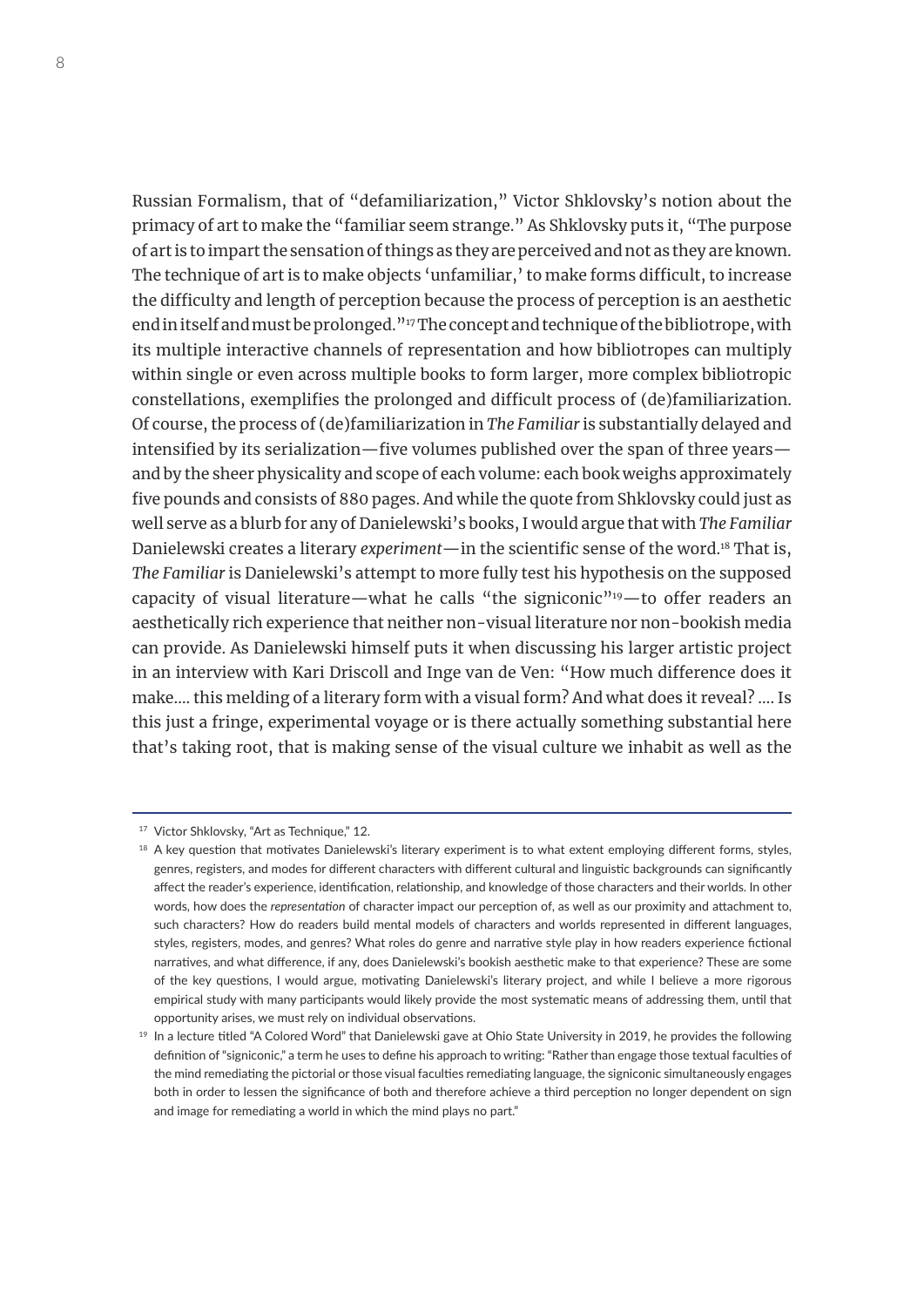literary culture"?<sup>20</sup> In the following, I want to limn the contours of these aesthetic aims in *The Familiar* by drawing on the concept and technique of the bibliotrope.

#### *The Familiar***'s Bookish Network**

Like Danielewski's earlier books, *The Familiar* extends the material affordances and narrative conventions of non-bookish media into the domain of the codex novel to stretch the aesthetic and rhetorical possibilities of the book-object. Whereas *House of Leaves* is concerned with the grammar and authenticity of film in the digital age, *Only Revolutions* with the musicality of language and the charting of historical data, and *The Fifty Year Sword* with collaborative storytelling, *The Familiar* is Danielewski's bookish take on serial television. While promoting the book between 2015 and 2017, Danielewski proclaimed that *The Familiar* was going to consist of 27 volumes, that each volume was meant to represent one "episode," and that five volumes were equivalent to one "season" in TV parlance. The "show" would go on for five seasons, including two encore episodes. With a publication trajectory estimated to span approximately 15 years, *The Familiar* was poised to be the most ambitious serial novel in U.S. history (and perhaps still is). Unfortunately, readership numbers never reached the desired count to justify ongoing publication costs, so Pantheon Books, Danielewski's longtime publisher, "paused" the series at the end of season one. As Evan Van Tassell recently put it, *The Familiar* "may be the first set of novels to ever be canceled for bad ratings at the end of its first season."21 But while *The Familiar*, now generally acknowledged as a pentalogy, is a mostly incomplete narrative relative to the project's anticipated length, readers still have a whopping 4,400 pages to attend to—enough material to keep MZD aficionados busy for many years to come.<sup>22</sup>

It will be obvious to many readers that *The Familiar*'s main organizational principle is the network, a strategy of narrative fiction that has its roots in the modernist writings of Sherwood Anderson and John Dos Passos and that has more recently become a popular style of contemporary filmmaking and serial television. Notable examples from television include *The Wire* (2002–08), *Battlestar Galactica* (2004–09), *Game of* 

<sup>&</sup>lt;sup>20</sup> Kari Driscoll and Inge van de Ven, "Book Presence and Feline Absence: A Conversation with Mark Z. Danielewski," 148–149.

<sup>21</sup> Evan Van Tassell, "Codex as Cultural Interface: Danielewski's *The Familiar*," a talk delivered on 21 May 2021 at the annual conference of The International Society or the Study of Narrative.

 $22$  It is important to note that this concept of the bibliotrope is as relevant to the first volume as it is to the fifth because it characterizes Danielewski's bookish literary practice in general rather than any topic internal to his novels. And while one could argue that literary form *is* a theme of *The Familiar*, what interests me here is less the old structuralist concern of *form as content* than how Danielewski exploits the entire media system of the codex novel to challenge readers' assumptions about what books are and what they can do that other storytelling media cannot.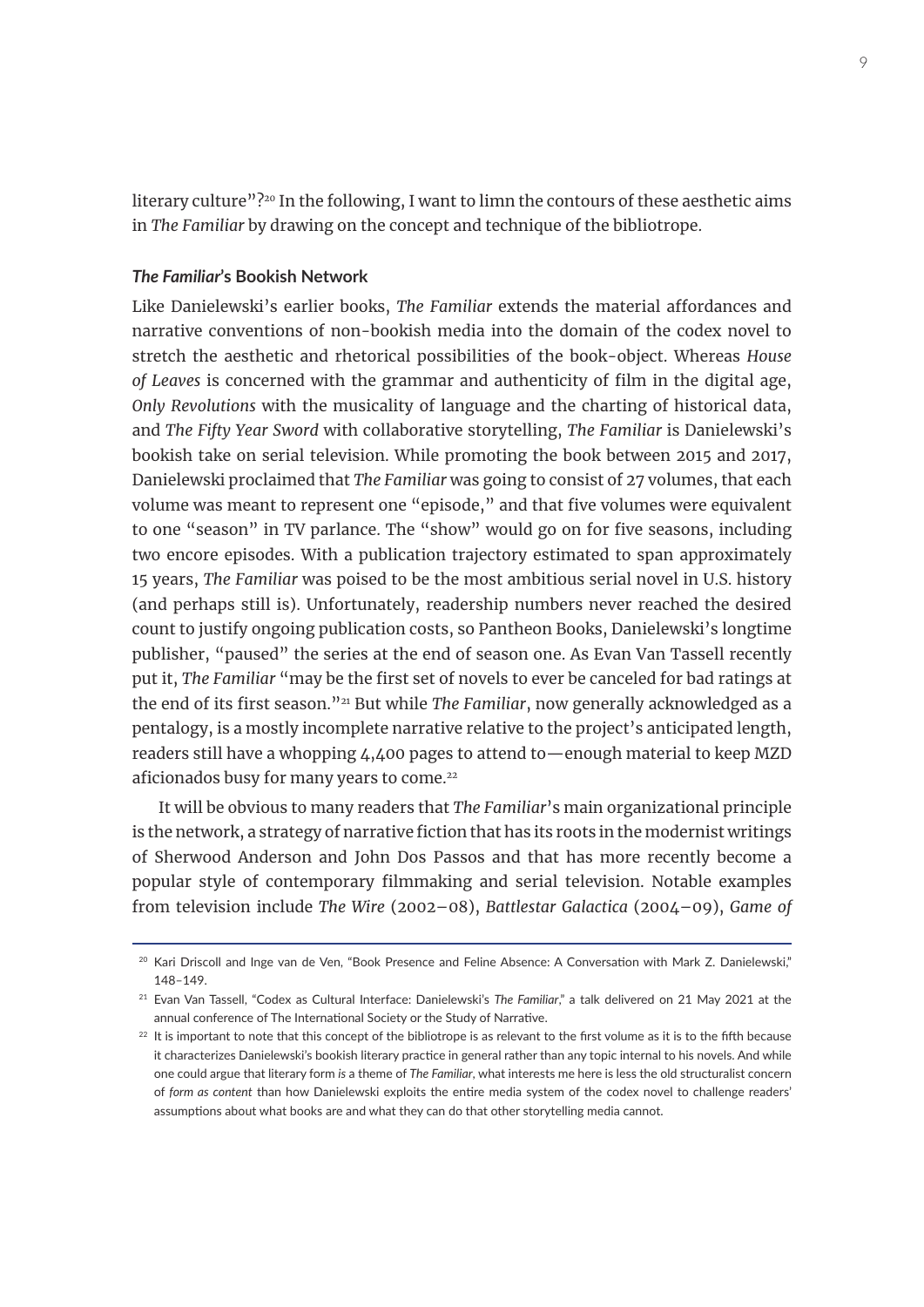*Thrones* (2011–19), and *The Walking Dead* (2010-present)—all of which are referenced in *The Familiar*. Contemporary network narratives draw attention to how subjectivity, knowledge, memory, and social circumstances more generally are increasingly configured in the twenty-first century through distributed networks of people and artifacts across national and regional boundaries and in different social and institutional spaces, with particular attention to how seemingly random or unexpected events can commence the development of complex social entanglements. Network narratives in the modernist tradition sought to overcome the fragmentation and alienation of the modern world by emphasizing the social and historical ties that bind us as individuals and into communities. Network narratives in more postmodernist and hypertextual contexts, whether print-bound or electronic, typically deemphasize human agency in their ideological attempts to critique hierarchical modes of epistemology, ontology, politics, and representation.

*The Familiar* explores many of these familiar topoi of the network, but Danielewski's books require more active participation from their readers than these earlier literary examples do, as well as that of television, which typically places spectators in a passive viewing position. With *The Familiar*, readers are required to trace and untangle the networks that exist among what Rita Felski would call (à la Bruno Latour) its "actants," that is, every *thing*—human and nonhuman, subject, and object—that is thrusted into networks of relation, in order to discern much of what is happening at different levels of analysis.23 *The Familiar* demands a significant amount of patience and collaboration from its readers in its promotion of what Inge van de Ven refers to as "slow reading," how the novel's "monumentality" and serialization acts as a counterforce to the  $24/7$  culture of "binge-viewing" and "on-demand" consumption.<sup>24</sup> This "slowing down" effect that van de Ven argues *The Familiar* produces provides readers with the opportunity to closely observe the different networks that constitute its narrative world and bibliotropic patterns. Moreover, as we become more familiar with how *The Familiar* constructs its various literary and social networks, both local and global, we are invited to consider how our own individual circumstances are tied to and significantly affected by socio-economic configurations and political-historical processes brought on by globalization and digitization.

At the macro scale, *The Familiar*'s network brings together nine different characters (including each character's most immediate circle of friends, colleagues, or allies), most of whom live in Los Angeles or are connected to someone who does through one

<sup>23</sup> Rita Felski, *Hooked: Art and Attachment*.

<sup>24</sup> Inge van de Ven, "The Serial Novel in an Age of Binging: How to Read Mark Z. Danielewski's *The Familiar*," 102.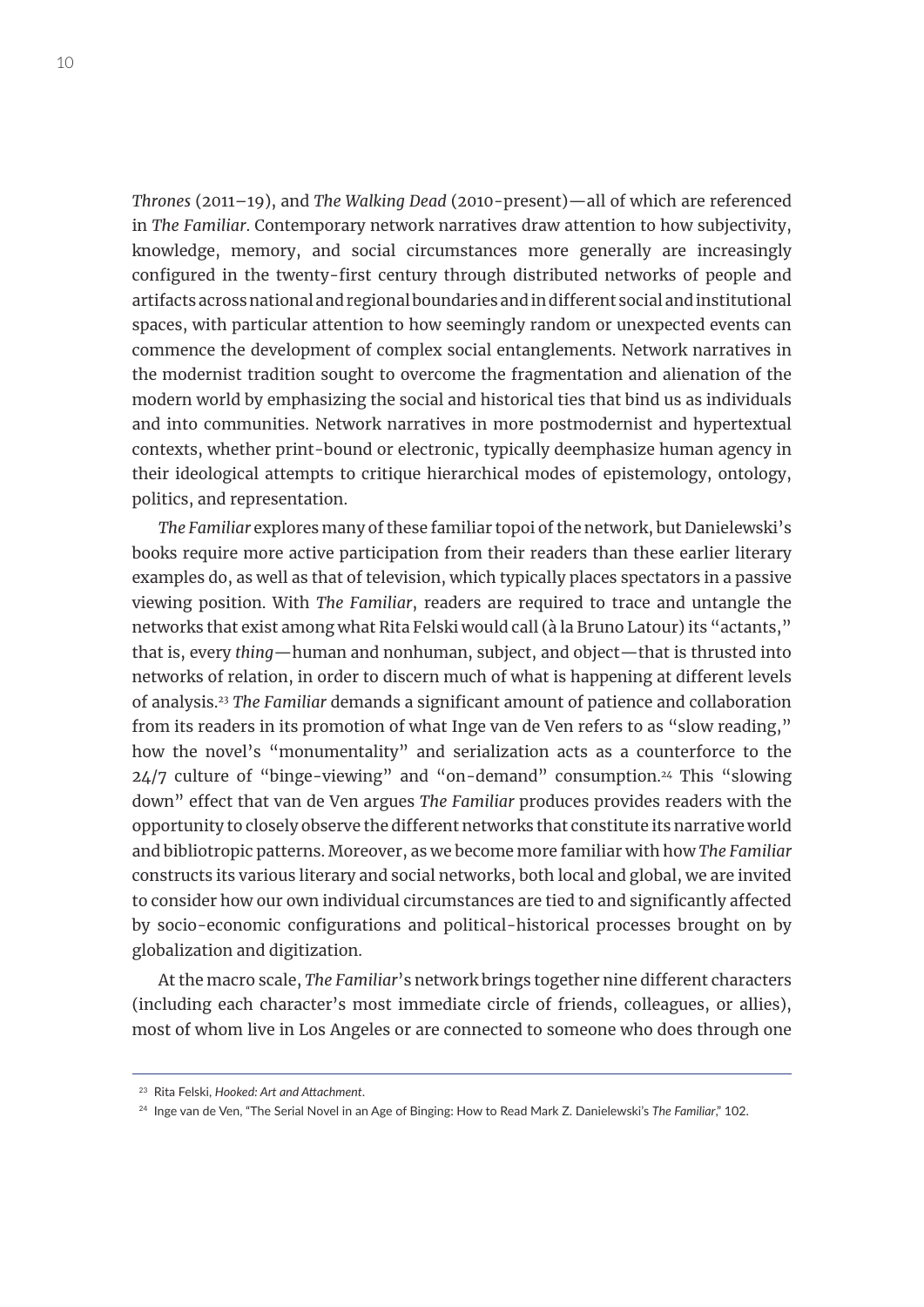or two degrees of separation. In her review of volume one, Lindsay Thomas states that each character "narrates his or her own chapters,"<sup>25</sup> but the novel actually appears to be mediated by a computational apparatus of some kind, perhaps artificial intelligence, accompanied by interjectional commentary from three of the novel's nine Narcons.<sup>26</sup> From a narratological perspective, the representation of each of the nine characters is functionally equivalent to different instances of limited third-person narration. That is, each character is focalized differently to capture their unique linguistic, ethnic, and cultural backgrounds, their idiosyncratic patterns of thought, emotion, perception, and speech. Each character is also represented in different narrative styles, often associated with different literary periods and popular genres. Each volume is discreetly divided into 30 chapters, with each chapter focalizing any one of the nine central characters at a time. At the beginning and ending of each chapter there are color-coded time-datelocation stamps that function as chronotopic indices and character identifiers, for each character's chapters are stamped in a specific color. Furthermore, each character is presented in a unique bibliotropic style that activates different kinds of reading strategies, which in turn elicit different moods and affects similarly to how *mise-enscène* and cinematography (e.g., lighting, staging, costume, and framing) function in film, television, photography, and graphic narratives. As readers move through *The Familiar*, they must maneuver, encode, and contrast the bibliotropic patterns and spaces of individual characters. The repetition of this readerly activity, in theory, allows readers to become more *familiar* with the novel's oscillating network of characters and plots, as well as establish modes of alignment, opposition, and conflict in response to different characters and plots. Just as with serial television where viewers must become attuned to the editing technique of cross-cutting and how multiple narrative threads fit into a larger network and narrative whole, readers of *The Familiar* must become attuned to the novel's frequent shifts in bibliotropic style and how certain motifs, characters, or events act as intermediaries that tie the novel's plots together. While such attunement may be relatively easy for regular viewers of long form TV, adopting those interpretive strategies to a five-volume novel is not going to be intuitive for most readers. After all, literature and television are very different storytelling mediums with their own set of narrative conventions. In other words, it is not at all obvious how one should read a serial novel *as if* it were a remediation of a serial TV show.

<sup>&</sup>lt;sup>25</sup> Lindsay Thomas, "Why We Read Novels," 387.

<sup>26</sup> The truth is, what or who narrates *The Familiar*, and what exactly the Narcons are, is not explained in the first five volumes. And in volume five, the commentary of TF Narcon 9 in one of Xanther's chapters suggests that it (she?) *is* Xanther (*TF*v5 432, 805). It's not clear what we are supposed to make of these comments, but we are invited to speculate on the possibility that *The Familiar* is maybe a simulation or a multiverse of some kind, which could perhaps further explain Xanther's visions throughout the novel of another world.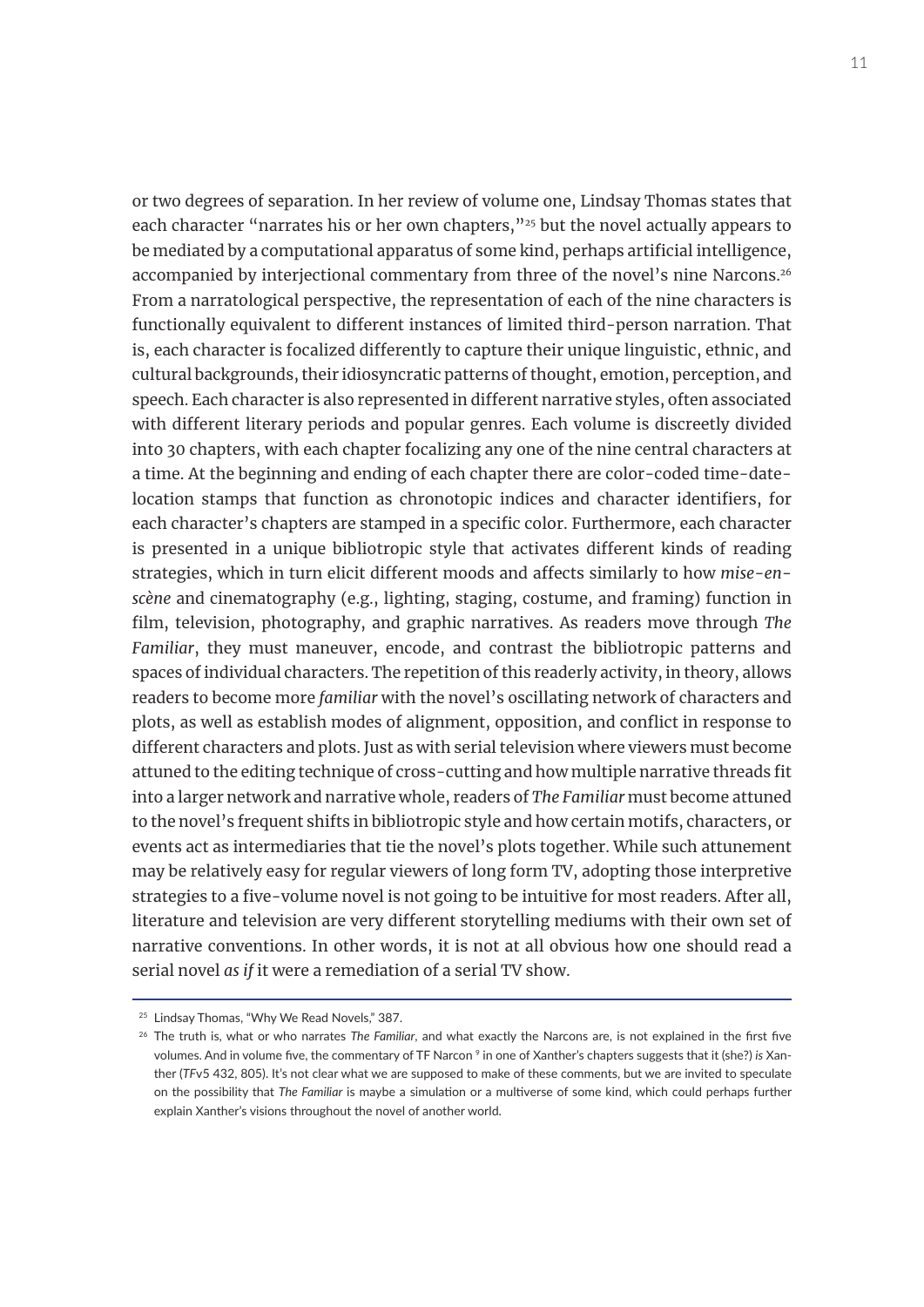To the extent there is a central character, it is Xanther Ibrahim—an inquisitive twelve-year-old girl who after rescuing a small cat from drowning seems to gradually acquire magical powers. It is unclear what the origins of this cat are and how it is a conduit of magical powers, but Redwood, the name Xanther gives to the cat at the end of volume five (*TF*v5 831), nonetheless acts as one of the novel's centripetal forces bringing characters from outside of the Ibrahim family (which primarily include Xanther, Anwar and Astair) together. Most directly these characters include Jingjing and Tian Li (an old healing woman from Singapore), the previous "owners" of the cat, and Shnorhk, an Armenian-born taxi driver and musician who happens to transport Jingjing and Tian Li to the Ibrahim's home in volume five. Cas, aka The Wizard, the computer programmer with connections to the American intelligence community who are at war with a man named Alvin (aka Recluse), is also connected to Anwar through a mutual colleague named Mefisto (aka Sorcerer) who possesses one of a handful of "Orbs" (which Recluse wants). Orbs are intelligent devices that allow its handlers, if used just right, to see or "scry" video "clips" from the past, present, and future. There's also Isandòrno, a mysterious hitman who works for The Mayor (a Mexican cartel don who traffics drugs and exotic animals for sport hunting).<sup>27</sup> The Mayor's primary American contact is Teyo, a partner of Luther's, whose LA-based Chicano gang is responsible for selling The Mayor's drugs (which may include a new experimental drug called "synsnap"). Finally there is Özgür ("Oz"), a Turkish American Los Angeles detective on the cusp of retirement who's being drawn into this drug trafficking plot by intelligence officers (Polanski and Warlock) who are collaborating with Cas and who have placed informants (Cynthia and her kid sister Cricket) inside Teyo's circle.

While these plot summaries obviously oversimplify matters, one can still observe how *The Familiar* develops multiple storylines that over time come to intersect. One can also observe how *The Familiar* draws on an expansive repertoire of narrative styles and genres, from fantasy and science fiction to romance, action, and crime fiction, to construct networks of relationality and symbolic patterns. So while many of the links that attach *The Familiar*'s network together can be observed in things like verbal references, allusions, color associations, and the "six degrees" of separation motif, readers familiar with network narratives and the conventional scripts and generic frames Danielewski employs will be better equipped to connect the dots.

<sup>27</sup> To my knowledge, *The Familiar* never discloses how the cat gets from Singapore to Los Angeles. However, we do know that one of the four crates of animals that travels from Africa to Mexico discussed in Isandòrno's narrative may have come from Asia, and that the *fourth* crate—there were only supposed to be *three*—may have contained the cat in it.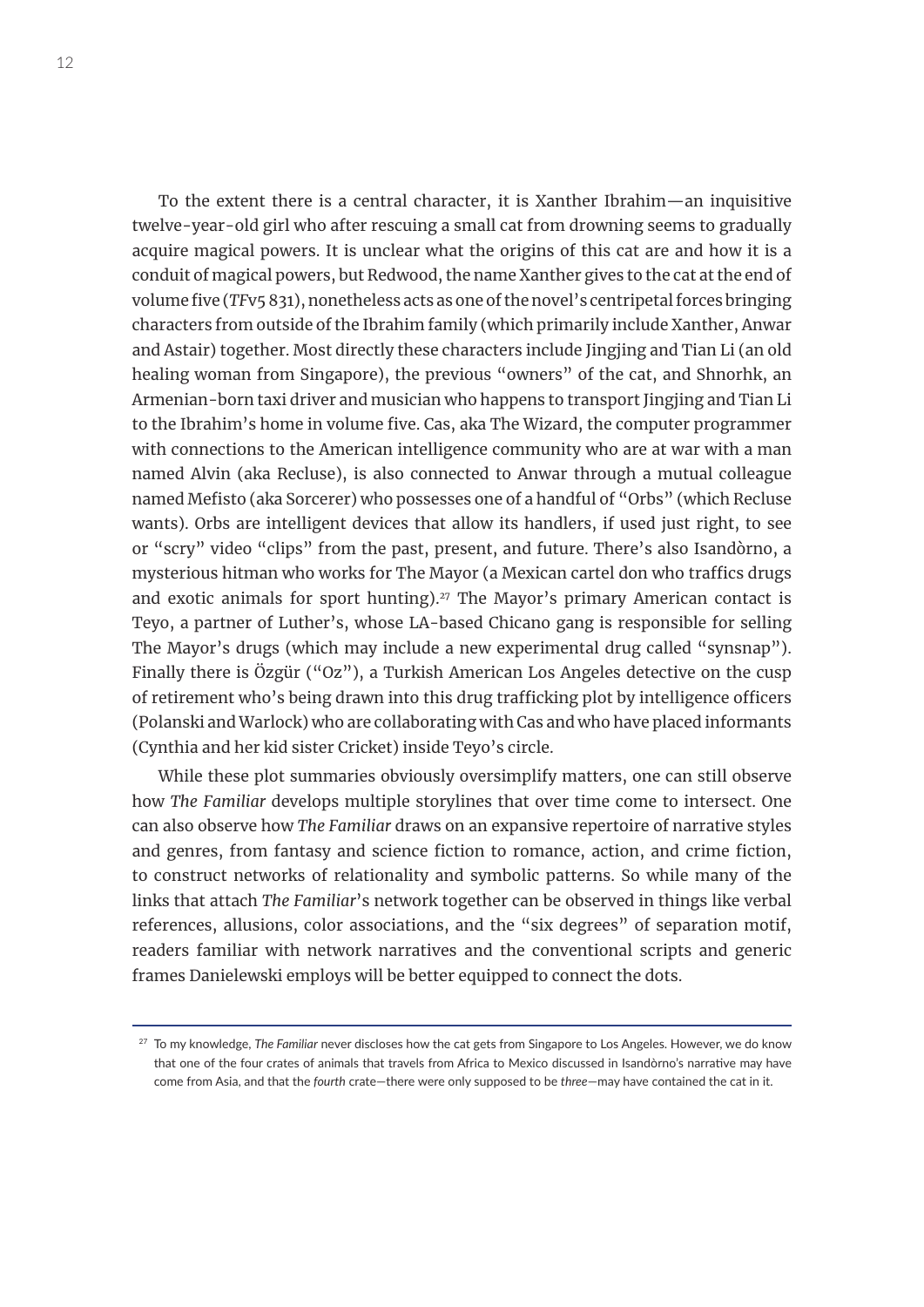#### **Isandòrno's Bibliotrope: The Cage**

To recognize how each of *The Familiar*'s nine focalized characters, including their respective storylines and socio-cultural conditions, are composites of highly stylized textual-visual configurations with clearly demarcated temporal-spatial indices is to think in terms of *bibliotropes*. The various devices that support the construction of a character's bibliotropic identity function in the service of things like characterization, narratorial formatting, sociolinguistic indexing, chronotopic indexing, graphic representation, symbolic patterning, cross referencing, intertextuality, metareference, and textual worldbuilding more generally.

As bibliotropes in *The Familiar* have clearly demarcated material-textual and temporal-spatial parameters and are comprised of motifs and devices drawn from different narrative styles and genres, their unifying aesthetic structures resemble what narratologists, psychologists, and linguists variously refer to as *schemata* and *frames*. According to John Frow, a "schema" (which he frequently uses synonymously with "frame" and "genre") is "a pattern underlying a surface phenomenon which allows us to understand that phenomenon," or "what allows us to infer the whole from the part, the kind of thing [a thing] is from the representation of a few of its scattered features."28 While Frow's definition sounds a lot like the definition of metonymy, schemata are essentially mental models of organized generic knowledge accumulated over time and stored in our memory that we can readily draw on to help us understand new phenomena, in this case new texts, especially when they are ambiguous or underspecified.29 When we read and interpret new or *unfamiliar* texts we draw on our broader understanding and expectations of what literature is and how it works gathered from prior reading experiences to make sense of them.30 Bibliotropes in *The Familiar* clearly draw from *familiar* schemata, i.e., generic patterns and topoi from TV, film, comics, literature, and videogames, but as unique, combinatory assemblages of *bookish* literary forms, bibliotropes also generate new *multimodal* schemata that readers must learn to recognize, process, and differentiate in order to interpret and assign meaning to them. This is in part why *The Familiar* needs to be so long—it takes a significant amount of time to successfully integrate a complex web of new schemata into one's knowledge base.

<sup>28</sup> John Frow, *Genre*, 83–4.

<sup>&</sup>lt;sup>29</sup> For more on schemata, scripts, and frames, see Herman 2002, Frow 2006, Fillmore and Baker 2009, and Alexander and Emmott 2014.

<sup>30</sup> Jonathan Culler calls this process "literary competence." See Culler, *Structuralist Poetics*, 113–130.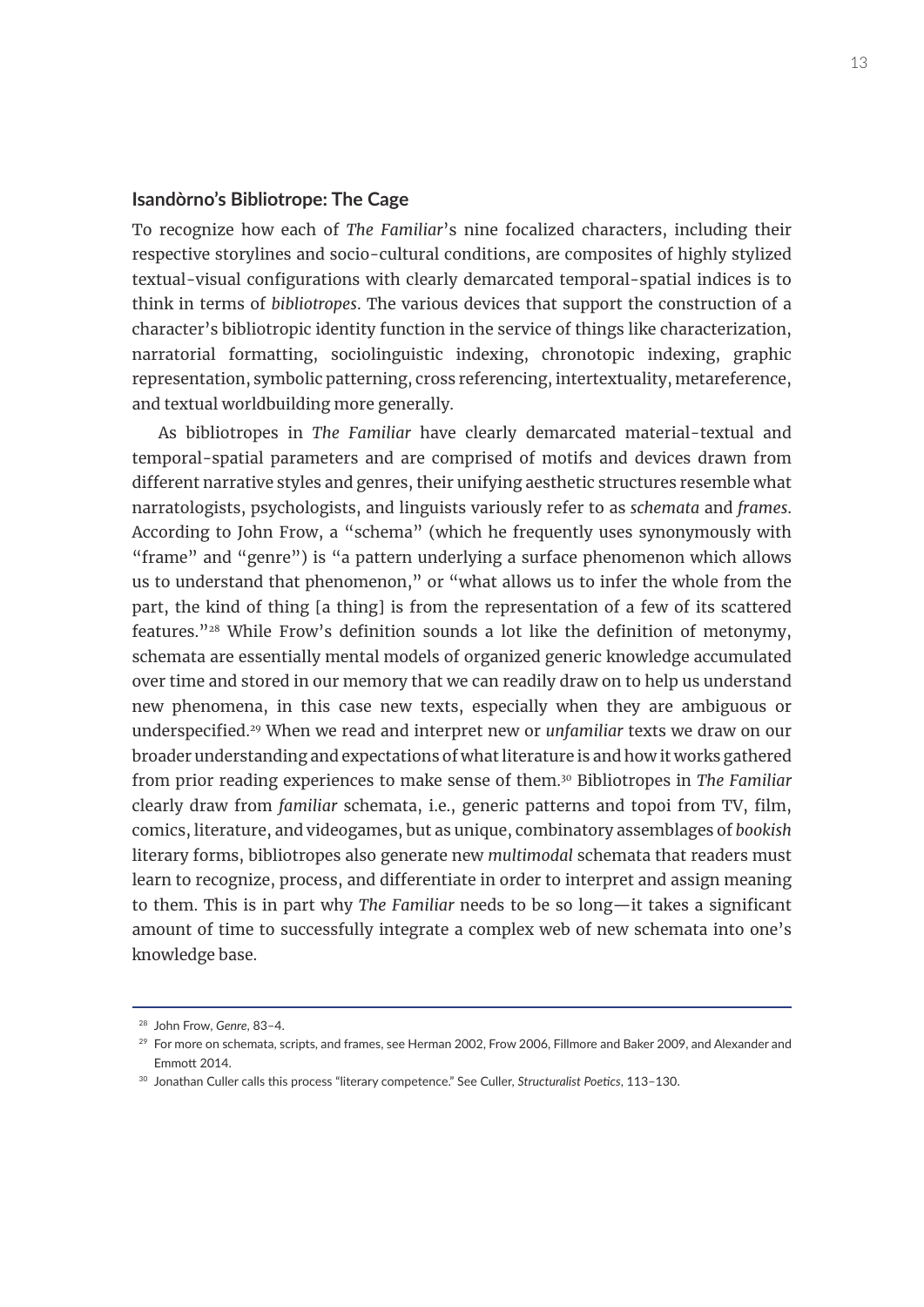Consider the character of Isandòrno. If we apply a frames or schematic approach to Isandòrno's storyworld, we can observe how his chapters in *The Familiar* evoke or activate what we could call the "Hitman" frame or schema. Any fictional narrative that employs a Hitman frame must represent some character (character A) who is hired by another character (character B) to secretly murder some other character (character C) for some personal or financial gain. Another formulation of the Hitman frame would be to say that character A is the Perpetrator, character B is the Client, and character C is the Victim, making in this case Isandòrno the Perpetrator, The Mayor the Client, and the Victims all the people Isandòrno has murdered for The Mayor. Danielewski constructs this Hitman frame slowly and somewhat covertly as to reflect the mysterious and unknowable qualities of Isandòrno's character. Over time, Danielewski provides us with subtle clues that suggest Isandòrno may be a hitman, but this fact is not explicitly represented until volume five. For instance, the epigraphs at the beginning of each of Isandòrno's chapters are sayings from different "victims," but we don't know who these victims are, if they represent the "last words" of Isandòrno's victims, or if they come from some extra-diegetic source, like a TV show, film, or videogame, as *The Familiar*'s epigraphs typically to.31 Isandòrno carries a gun, is usually preoccupied with mission-oriented goals, speaks very little, and seems to take pleasure philosophizing about death—all predominant features of the typical Hitman's identity—but the language used in Isandòrno's chapters really only obliquely corresponds with the Hitman frame.32 We know that whenever The Mayor "sends him to see" someone (*TF*v1 304), Isandòrno "always obeys" (*TF*v4 179). And we know that Isandòrno travels a lot from El Tajín to Veracruz, then on to Chiapas, Mexico City, and finally to Nuevo Laredo to carry out The Mayor's orders to "Close The Ranch" (*TF*v5 769)—but we don't know what he is doing along these travels for the most part. Once Isandòrno travels to The Ranch at the end of volume five, however, we realize that "close" means "eliminate," and that The Ranch is a stand-in for all of the people who live there. Thus, it is not until the end of season one where readers see Isandòrno's cold-blooded killer instincts in action and the Hitman frame becomes explicit. What's more, Isandòrno executes not only the men at the ranch, he kills the women and children too, all of whom knew Isandòrno well enough to call him Tío, the Spanish word for "uncle," but also used as a term of endearment for addressing men in rural communities.<sup>33</sup>

<sup>31</sup> It has been proposed by fans on the subreddit for *The Familiar* that all the victim's quotes come from the videogame *I am Alive*, a postapocalyptic survivalist game, though I cannot confirm if this is true, for I have never played the game.

<sup>32</sup> Notable examples from cinema include Jean-Pierre Melville's *Le Samouraï* (1968), Luc Besson's *Léon: The Professional* (1994), Alejandro González Iñárritu's *Amores Perros* (2000), Joel and Ethan Cohen's *No Country for Old Men* (2007), and the *John Wick* movies (2014-present)

<sup>33</sup> It has been proposed that Isandòrno's character is best understood not through the "Hitman" schema but through the "mysterious stranger" trope of the generic Western. While Isandòrno is no doubt mostly a stranger to us, someone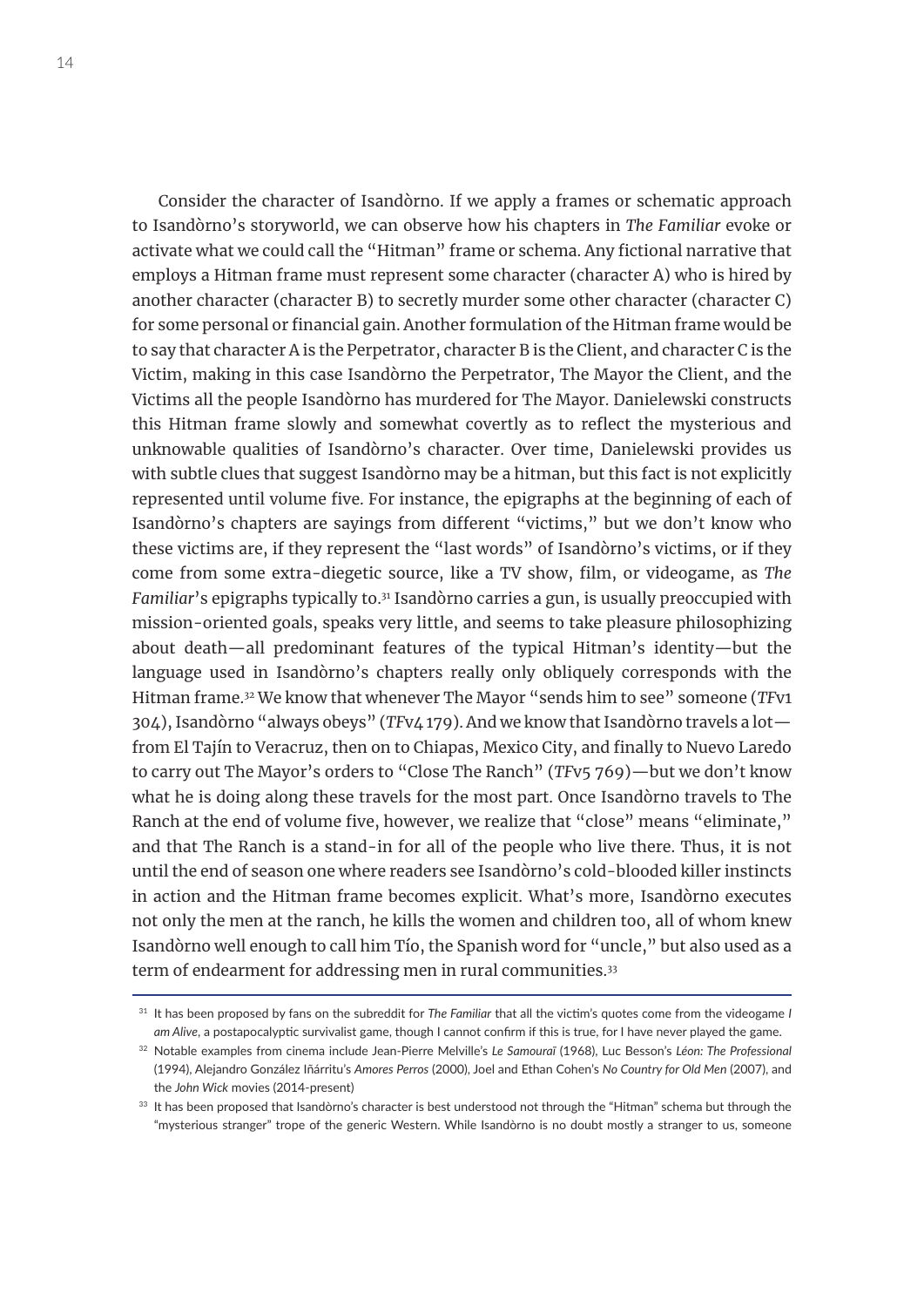While Isandòrno appears to be indebted to The Mayor for reasons we never know (*TF*v2 169), he is both physically and spiritually incapacitated by his "mother's curse" (*TF*v2 167–68). While Isandòrno's full potential as a hitman is concealed until the end of season one, readers learn of Isandòrno's "curse" early on, and thus it arguably functions as a more primary schema for understanding Isandòrno's predicament than the hitman schema. The precise nature of this curse, like so much about Isandòrno, is ambiguous, but we know that the curse "keeps [Isandòrno] from crossing any border" (*TF*v2 167). So while Isandòrno is nomadic, he is confined to Mexico. From Isandòrno's focalization readers learn that when he was growing up his mother told him "stories about where he was *not* from and where he could *never* go," as well as "all the things he *must* do if he did *not* want to go sooner" (*TF*v1 305, my emphasis). It is never explained why Isandòrno's mother wishes to prohibit him from ever leaving Mexico, nor why he should fear doing so, but through repeated tellings of these fearful stories Isandòrno internalizes and acts on this prohibition, regularly performing superstitious rituals to protect himself. Isandòrno "spits three times over his shoulder if the sun should ever hit his eye directly," he "never steps directly on the edge of a shadow," he never says the number nine "unless he taps out nine by fingers to thumb," and he always makes sure his bullets are made of "silver" and "gold" (*TF*v1 305–06). But while Isandòrno formally heeds his mother's curse, he doesn't actually "believe" in it (*TF*v1 308). As a "practitioner of superstition without being superstitious" (*TF*v1 316), Isandòrno is aware of the gap between his ideological mask and his social reality, but he insists upon wearing the mask as a way to rationalize his cruelty. Registering a 00.02% empathy level with TF-Narcon9 (*TF*v1 569), Isandòrno's temperament makes him an effective hitman, but Danielewski asks his readers to also interpret Isandòrno as a "victim" of repressive social circumstances. Danielewski reverses the script of the conventional Hitman frame by transforming the Perpetrator into a Victim.

The time when Isandòrno *almost* "cross[ed] into Guatemala," when he *almost* "stepped beyond" his mother's "oath" (*TF*v2 164, 168), the language and symbolism of "cages" is put into stark relief and comes to explicitly define Isandòrno's identity (and of course, a "curse" is a kind of cage as well). When asked by a merchant if it is "fear" that keeps him from leaving Mexico, Isandòrno reflects on his "mother's curse" and "The Mayor's cage" (*TF*v2 168). When daydreaming of places like Honduras and Panama, Isandòrno says he could never know such places "from within his cage" (*TF*v2 166). For Isandòrno, the human body is a "cage" (*TF*v1 319), human affection

who cannot seem to integrate into civilization and who is largely unknowable, the mysterious stranger of Westerns, such as Clint Eastwood's character in Sergio Leone's *Dollars Trilogy*, does not kill innocent people, especially women and children, and so the ethics of the "mysterious stranger" does not correspond to Isandòrno's character as a hitman.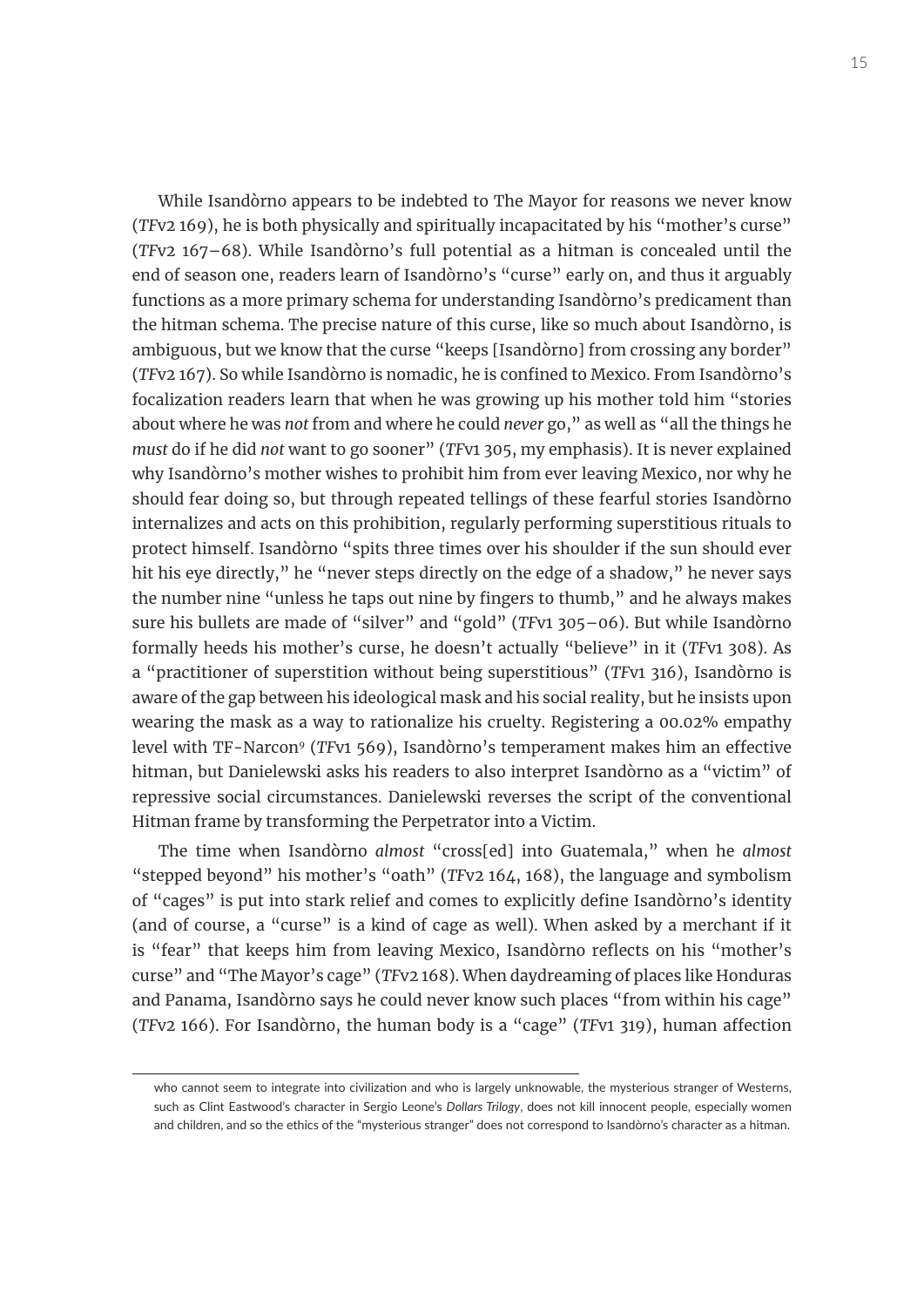is a "cage" (*TF*v5 224), and more generally to live a life is to inhabit a sequence of lonely and desolate "cages" (*TF*v2 168, *TF*v4 175, *TF*v5 224). Moreover, The Mayor not only regards his own family as a "cage" (*TF*v4 371), but he poaches and keeps exotic animals "caged" in private "zoos all over Mexico" (*TF*v2 381)—one of which is The Ranch. Here, we can observe a parallel between Isandòrno and the animals The Mayor purchases for sport hunting, as well as a parallel between the fate of these animals and those who Isandòrno is paid to kill.<sup>34</sup> In this context, life itself is a commodity that can be bought, sold, and extinguished through an exploitative business model. As might be expected, Isandòrno is aware of these parallels and implications, which in part explains his uncharacteristic sympathy for animals, as well as his belief that the only way to escape an "old cage" is by entering a "new cage" (*TF*v5 224). In short, if Isandòrno's indebtedness to The Mayor as his personal hitman is Isandòrno's "cage," then what is preventing Isandòrno from escaping his cage is his mother's "curse." What Isandòrno needs, then, is a countervailing force to lift the curse and free him from his cage. This force, I would argue, is Xanther (and her magical cat, Redwood).35

Now, much of what I have discussed thus far concerns how Isandòrno is represented linguistically and at the level of *The Familiar*'s represented storyworld (levels 2 and 1 mentioned above, respectively). These elements, which serve narrative, symbolic, and characterological purposes, are accompanied by an array of multimodal and bookish elements (levels 3 and 4). Combined, these different levels of representation and modes of communication encompass Isandòrno's bibliotropic characteristics.

Like all *The Familiar*'s characters, Isandòrno's chapters are physically demarcated by color-coded, time-date-location stamps printed on the upper-outer corners of the first and last pages of each chapter. These stamps serve multiple purposes. As information tabs they act as chronotopic indices that inform readers of approximately where in time and space Isandòrno is located at the time of his narration. Because these stamps, which are present throughout *The Familiar*, exist on an extra-narratorial plane—their data is quasi-paratextual and non-narrative—they are functionally

<sup>&</sup>lt;sup>34</sup> It's worth noting that in each volume's "New This Season" previews there is a partial transcript of a home video called "Caged Hunt" recorded by the three Americans that pay to "hunt" at The Mayor's Ranch. Part One shows the men preparing in Texas, in Part Two they kill the hyena, in Part Three the baby elephant, in Part Four the baby giraffe, and then in Part Five when they encounter "the fourth crate," they are all killed by whatever is inside. It's worth noting further that one of the central instabilities in Isandòrno's storyline is the unexpected arrival of this "fourth crate" (*TF*v1 611–15). While this instability is never resolved by the end of volume five, readers are invited to draw parallels between this escaped animal and Isandòrno's current predicament, as well as speculate whether this fourth crate has some relationship to Xanther and her magical cat (*TF*v5 229–59).

<sup>35</sup> For examples, see *TF*v1 618, *TF*v2 174, 381–87, *TF*v4 186, 402, and *TF*v5 769.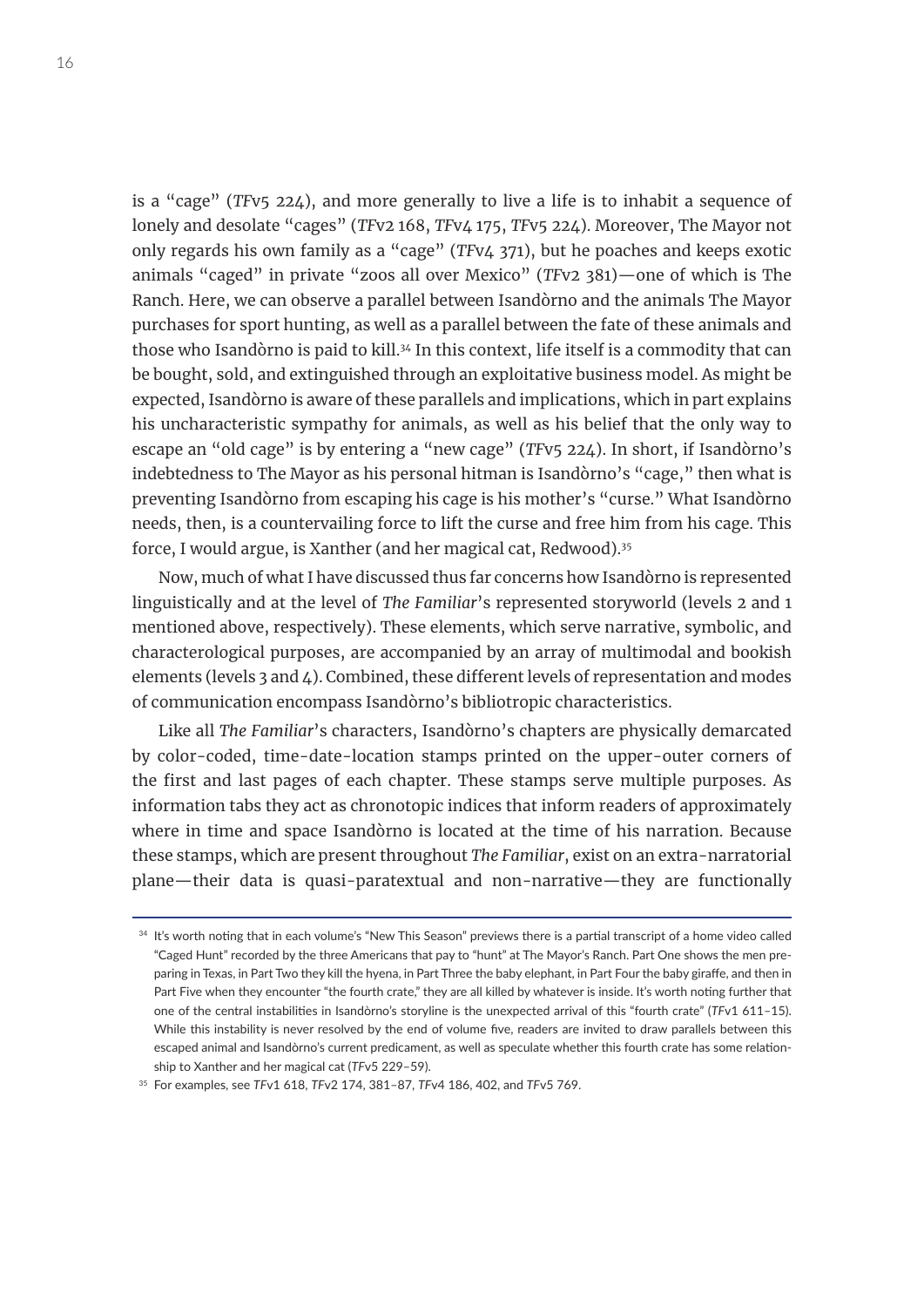equivalent to a rudimentary global positioning system (GPS). They provide readers approximate worldwide navigational readings, presumably based on the reception of signals from an array of orbiting satellites which, if we were to interpret as being part of *The Familiar*'s universe, are integral components of VEM and/or the Narcon system, which exist beyond the fourth dimension of time (*TF*v1 563–77). Since these stamps are also color-coded (e.g., Isandòrno's stamps are yellow) and have a haptic quality to them (i.e., their design mimics the index notches of reference books), they are multimodal and multisensory signifiers that act as referential and mnemonic devices. Readers are trained to associate Isandòrno with yellow, including, one might venture to argue, some of the color yellow's popular symbolic connotations (e.g., neutrality, gold, the desert), although it is more likely the case that what Danielewski is attempting to achieve with his color-coding is a form of symbolic synesthesia whereby readers learn to associate the verbal reference of specific colors throughout the series with their corresponding characters, a kind of shorthand or multimodal metonymy that highlights relational ties or patterns within *The Familiar*'s network (e.g., when Xanther or Luther says "yellow," we think of Isandòrno). Moreover, if one wishes to read only Isandòrno's narrative, to perform, say, an Isandòrno reading of *The Familiar*, one can choose to strictly follow the yellow stamps across each volume as if they were trailheads or signposts. Reading each volume front to back, in other words, is not the only way to traverse *The Familiar*'s hypertextual network. Just as with *House of Leaves* and *Only Revolutions*, readers may choose to follow a single character's narrative trajectory or devise an alternative reading path of their own making.

Isandòrno's chapters are also typographically distinct, as are all of the central characters in *The Familiar*. Beginning with his first novel *House of Leaves*, Danielewski has meticulously explored the material and expressive resources of typography and topography, specifically how the visual figuration of the word and the spatialization of the page can represent or imitate the physical and cognitive dimensions of his storyworlds. Danielewski continues this practice in all his major books, each one arguably outdoing the previous in complexity and innovation, a practice that culminates in the bibliotropic aesthetic of *The Familiar*. While the typographic style employed in Isandòrno's chapters is not as irregular or expressionistic as, say, Xanther or Cas's chapters are, Isandòrno's pages are still deliberately stylized to reflect Isandòrno's temporal-spatial environment and psycho-social reality.

The texts to Isandòrno's pages are formatted to yield extremely narrow dimensions, the narrowest in fact of all *The Familiar*'s different page designs. With large top, left and right margins that are symmetrical and nearly the same size as the text's dimension,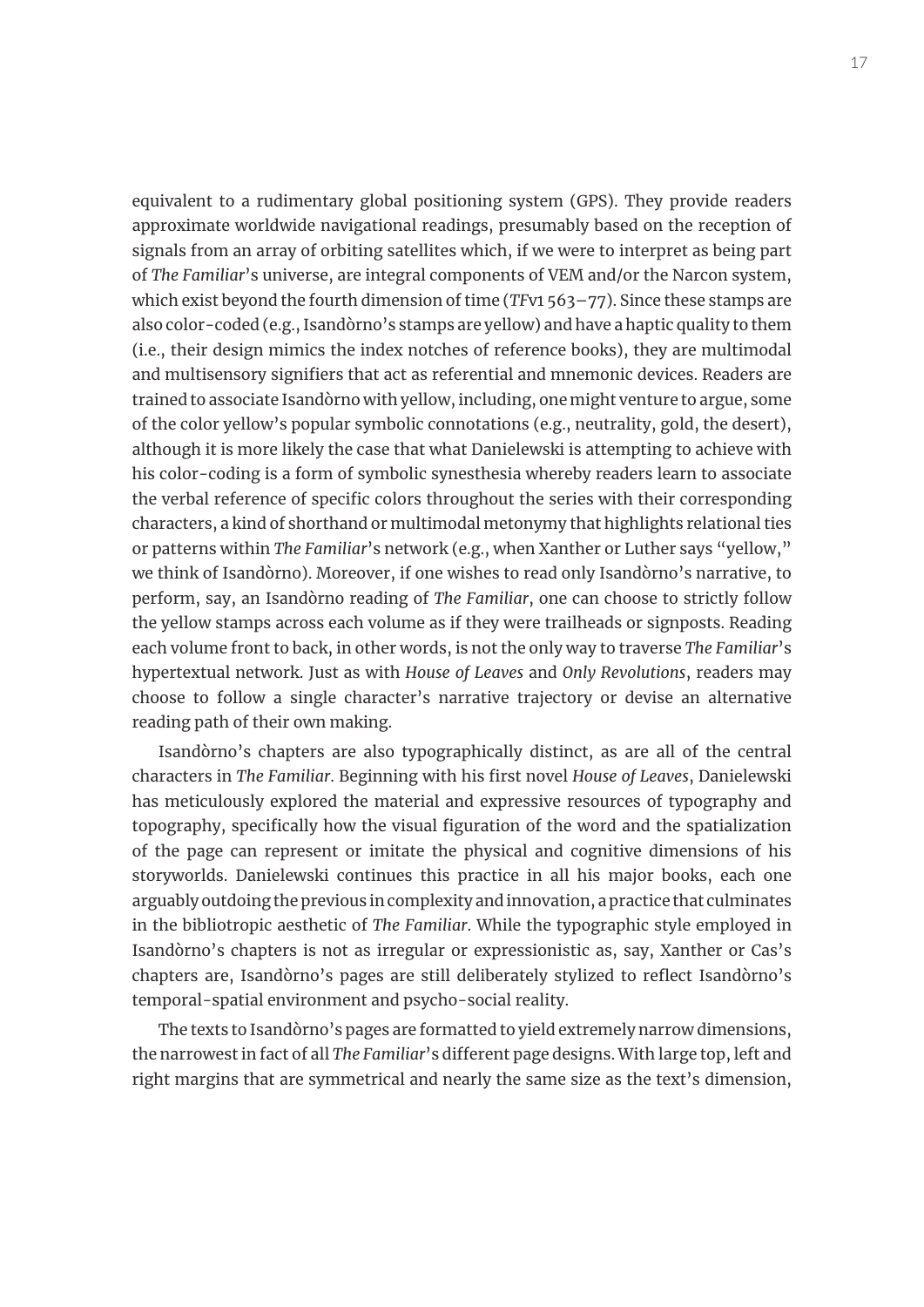and a bottom margin that is so large that on some pages the entire bottom half of the page is blank, Isandòrno's pages necessarily display vastly more white, empty, or blank space than text. But why? How does this blankness reflect certain aspects of Isandòrno's character, his social and physical environments, his life as a hitman?

Similar to Eugen Gomringer's famous concrete poem "Silencio" (1953), the use of white space in Isandòrno's chapters, combined with his narrow focus (on his kills and his "curse") and his mysterious nature, is Danielewski's way of representing, through the absence of words, the relative silence and unknowability of Isandòrno's existence. Danielewski does something similar throughout *House of Leaves*, especially in chapters X, XII, and XX, where readers journey through the mysterious and endlessly shapeshifting staircases, halls, and tunnels of the house on Ash Tree Lane. In *House of Leaves*, white space represents a sense of infinite possibilities, but it also represents the emptiness and blankness of the house, how it seems to change in response to the psychology and actions of those who enter it. The white space in Isandòrno's chapters similarly captures the ambiguous and unpredictable quality of his narrative. Again, Isandòrno's role as a hitman is hinted at but not fully revealed until volume five. Moreover, we do not know what Isandòrno's background is, if he has any living relatives, if he is ex-military, how he became so skilled with a gun, if he always lacked empathy, who his parents *really* were, how he got mixed up with the Mayor, and so on. Compared to the rest of the central cast of *The Familiar*, Isandòrno is relatively blank, just like his pages.<sup>36</sup>

Assigning such narrow text dimensions to Isandòrno's pages also means that he has the smallest words-to-page ratio in *The Familiar*. And since Isandòrno also mostly occupies the periphery of *The Familiar*'s narrative, he is necessarily given the least amount of "screen" time. One would imagine that such blankness would mean that Isandòrno's chapters would be relatively quick reads; however, Isandòrno's mysterious temperament combined with the silence created by the white space can have the reverse effect. Readers are invited to slow down and linger on the obscurity of Isandòrno's narrative and to contemplate the momentary effects of silence and emptiness created by the white space. The absence of text on Isandòrno's pages reflects his own desertion, abandonment, and alienation, as well as the vast and arid landscape of the Mexican desert. Danielewski not only makes semantic use of white space, he uses it to elicit an emotional response from his readers as well. And here, a perhaps less

<sup>&</sup>lt;sup>36</sup> Here I also want to note how the font used for Isandòrno is Visage, a noun in English that refers to the form or expression of a human individual's face. Because we do not know what Isandòrno looks like, his inscriptions serve as a stand in for his face, further illustrating how Danielewski gives his characters literary-textual personalities in addition to the more traditional human-like characteristics of literary fiction.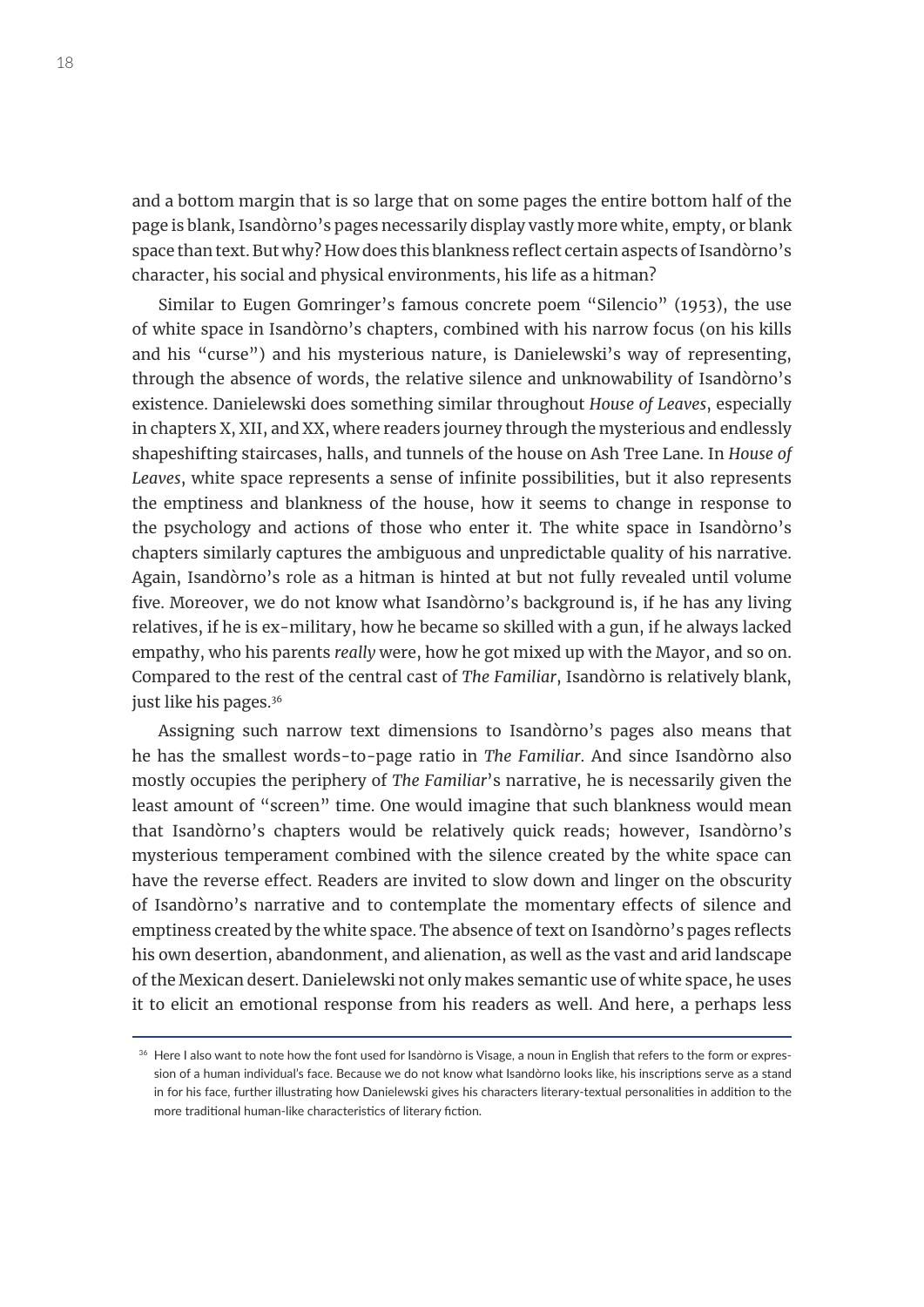obvious interpretation of Isandòrno's blank or empty pages can be made by drawing on the association between absence and death in the elegiac poetic tradition. Knowing that Isandòrno is responsible for tens if not hundreds or even thousands of deaths, Danielewski invites us to interpret the absence of text on Isandòrno's pages as the absence of life. This reading may seem like a stretch, but since Danielewski always imbues his characters with distinct and memorable textual markings, this empty or "dead" space could be viewed as the "concrete" graveyard of Isandòrno's victims, a sort of visual landscaping of the page, whereby the absence of text conjures the absence of life. Furthermore, this bibliotropic reading allows us to make the point that Isandòrno is constrained or "caged" at virtually every level of analysis—typographical, topographical, psychological, characterological, and narratological. While this strict confinement does not necessarily increase our sympathy for Isandòrno, the blankness of his pages invites us to imagine all the unknowable and unnamable things Isandòrno has done, as well as recognize our limited knowledge of not only Isandòrno's character, but of every character in *The Familiar*. White, empty, blank, dead, or negative space provides readers with the opportunity to world-build and speculate about the content of narrative gaps, as well as draw possible connections between Isandòrno's narrative and the other narrative threads in *The Familiar*'s network.

The tiny boxes or box-shaped text that Isandòrno's narrow margins in effect produce are thus "concrete" visualizations of Isandòrno's alienation and confinement. More specifically, the shape of Isandòrno's typography, from the small box-shaped text to the spaces created between the lines of text, visually represents the "cage" motif that is so crucial to understanding Isandòrno's otherwise very mysterious character. While the hitman schema operates rather obliquely in the first few volumes, only becoming more explicit in volume five, the cage motif, both visually and metaphorically, is there from the beginning and comes to define Isandòrno's bibliotrope: Isandòrno is caged from the world, but so are we from Isandòrno.

It is strange to think of Isandòrno as a prisoner, but all of the characters in *The Familiar* are prisoners in some sense, caged by their unique circumstances and limitations, always on the verge of crossing over into something new and unfamiliar brought on by the networked relations of contemporary life. The "cage" motif therefore not only defines the contours of Isandòrno's bibliotrope, it spans across the series' nine different storylines to function as a central node in *The Familiar*'s bibliotropic network. Moreover, the language and imagery of not only cages but of all sorts of enclosers and confining spaces are regularly foregrounded. Though this constellation of cagelike metaphors and motifs becomes increasingly prominent and thus more familiar to readers as the series progresses, each character's cage is uniquely tied to their own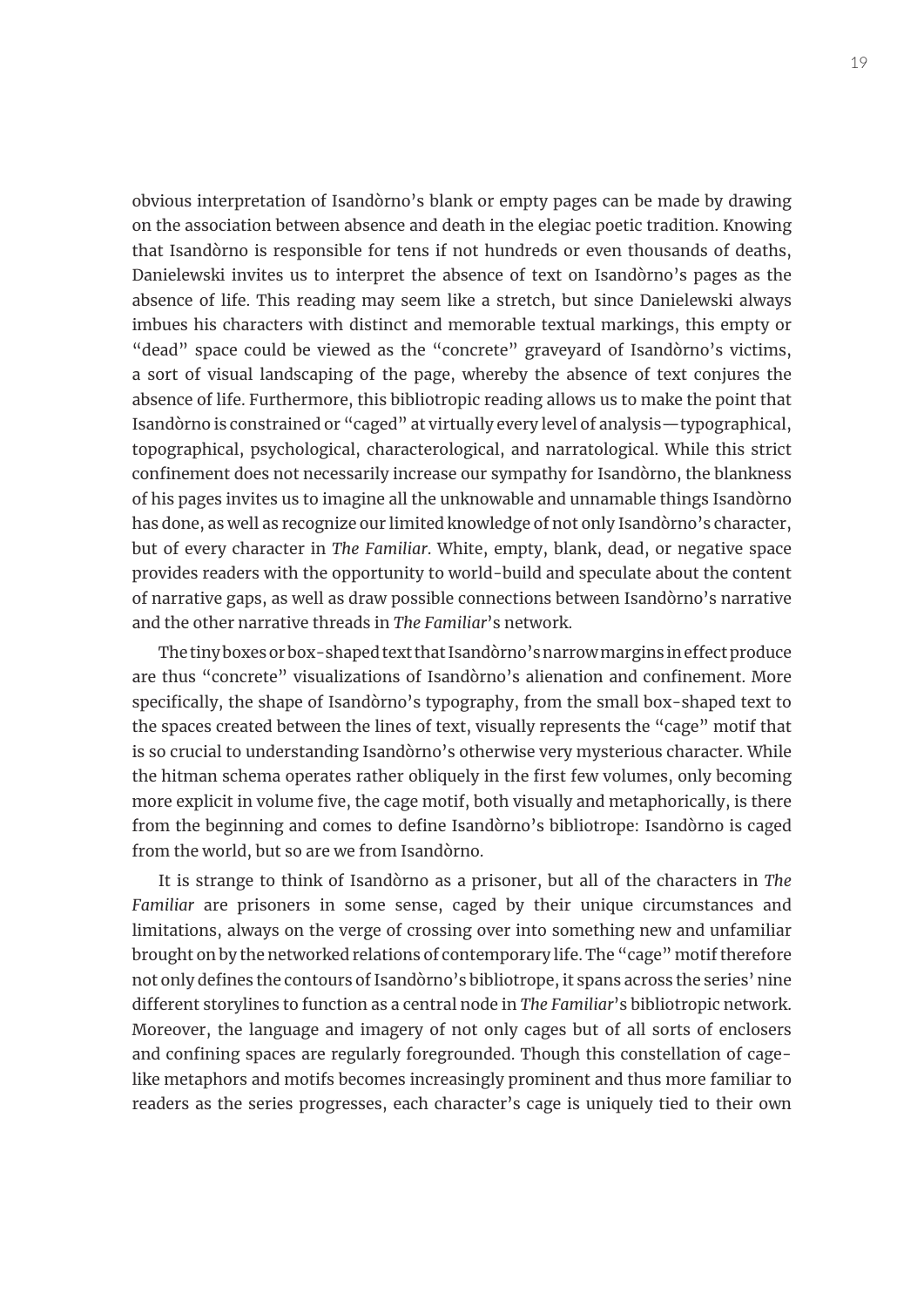circumstances. Nonetheless, I would argue that the kaleidoscopic figure of the cage draws attention to *The Familiar*'s exploration of the familiar/unfamiliar opposition and its different manifestations across the series.

This manifestation is most perhaps most noticeable in Xanther's storyline. For example, early in the series Xanther draws a comparison between her fear and anxiety brought on by her epilepsy and the agitated feelings of "some caged animal" (*TF*v1 52). Later on she locates her sense of fear and wonder, which she often struggles to freely express, within "the cage of herself" (*TF*v4 309). In both cases, something unfamiliar is locked in or trying to escape but cannot, usually a feeling in search of a verbal articulation. Soon after Xanther rescues her kitten, animal cages, school lockers, windows and doors of all sorts—things that confine or enclose things, thresholds that can either permit or forbid things from moving and interacting with other things—begin to inexplicably unlock and open in her presence. This strange, recurrent phenomenon, which seems to be one of the unifying forces of Xanther's magical cat, is often *graphically* illustrated instead of being described solely through the medium of language. Danielewski's choice to concretize Xanther's perceptual experience and shifting identity brought on by the presence of the cat, especially in scenes where cage-like objects or spaces are present and open up,<sup>37</sup> further demonstrates how the bibliotrope is used an expressive device to transcend the limitations of language and the conventions of the novel, as well as works to create relational ties and correspondences across *The Familiar*'s networked narrative. Although the nine central characters have very little interaction with one another by the end of volume five (outside of Xanther, Astair, and Anwar of course), we can assume that Xanther's magical cat is the key that unlocks all of the character's "cages" to bring them together.<sup>38</sup>

Finally, "the cage" serves as a conceptual schema for how Danielewski explores the materiality and physical form of the multimodal codex novel. In his interview with Driscoll and van de Ven, Danielewski states that *The Familiar* explores how "narratives are told," including "the vessels or cages" "that hold them," especially "the cage of what the book is, the novel is."<sup>39</sup> Explicitly building on the metaphor of the codex novel as a cage, Danielewski states that "the cage provides us with something, it captures something and then it releases something," but "what is contained that can be

<sup>37</sup> For additional examples of the cage motif in Xanther's chapters see *TF*v2 241, 353–377, 578–594, *TF*v3 788–841, and *TF*v5 437, 806.

<sup>38</sup> See Luther (*TF*v5 483), Shnorhk (*TF*v4 73–78), Astair (*TF*v2 418, 421), and Anwar's chapters (*TF*v1 89) for additional instantiations of the cage motif.

<sup>&</sup>lt;sup>39</sup> Kari Driscoll and Inge van de Ven, "Book Presence and Feline Absence: A Conversation with Mark Z. Danielewski," 152.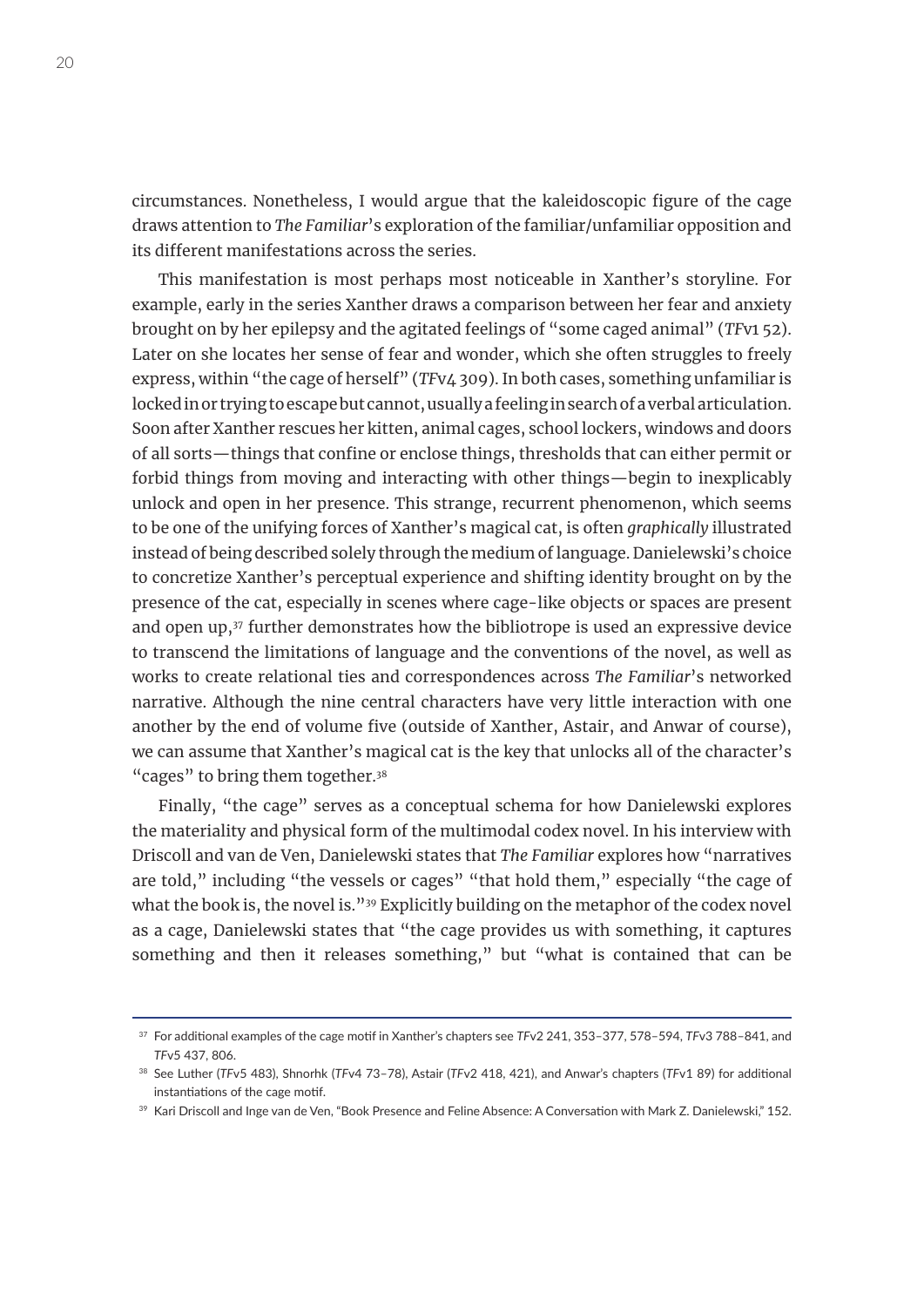shared, that can be transported, that can be freed for the reader?" Danielewski asks.<sup>40</sup> "I think that is my ultimate relationship with the reader," Danielewski admits, "to take this huge narrative cage, and ultimately free that narrative within themselves.<sup>" $41$ </sup> Danielewski's language becomes rather abstract when he discusses his conception of what the novel is and can do, likening the book-object to a cage or vessel of some kind. For Danielewski, the codex is much more than a commodity or container that transmits fictional stories to consumers. Perhaps inspired by the magical origins and ritualistic nature of prehistoric art, Danielewski attributes magical powers to his books. Like Xanther's magical cat, *The Familiar* would seem to possess the power to emancipate its readers from *their* cages, too. As Isandòrno puts it, the only way to escape an "old cage" is to enter a "new cage," for "where there are two cages there is suddenly a way between the cages," an "in-between where things can slip" (*TF*v5 224). *The Familiar* sets itself up, then, as being some kind of magical portal that can transport its readers to some new or unfamiliar place, releasing them from whatever might be caging them. If the codex novel is a kind of cage, as Danielewski states, then I would argue that it is his bibliotropic poetics that makes this transformative "uncaging" possible for readers.

### **Conclusion: Reading for the Bibliotrope**

Danielewski attempts to incorporate and unify as many genres, styles, and modes of representation that the multimodal novel can handle into *The Familiar*. This pentalogy of several thousand pages is by far his most ambitious and experimental work to date, if not the most complex exploration of remediation by any novelist in our new media age. While Danielewski's bibliotropic approach to writing is present in his earlier works, it reaches its full maturity in *The Familiar*. Examining *The Familiar* as a bibliotropic text in the way that I have outlined the concept hopefully provides critics with a multimodal framework for synthesizing each character's narrative and nonnarrative elements into a coherent and unifying expressive whole, similarly to how Bakhtin's chronotope does for analyzing the social and generic functions of temporal-spatial indices. While my case study is primarily limited to Isandòrno's bibliotrope, the cage motif that is so predominant therein extends beyond those chapters and functions as one of the networked narrative's primary symbols and thematic devices. What is needed to further enrich our understanding of *The Familiar* and its bibliotropic poetics is a more in-depth and comparative analysis of each character's bibliotrope that would further highlight how and to what affect Danielewski synthesizes a wide range of storytelling and artistic

<sup>40</sup> Ibid.

<sup>41</sup> Ibid, 152–53.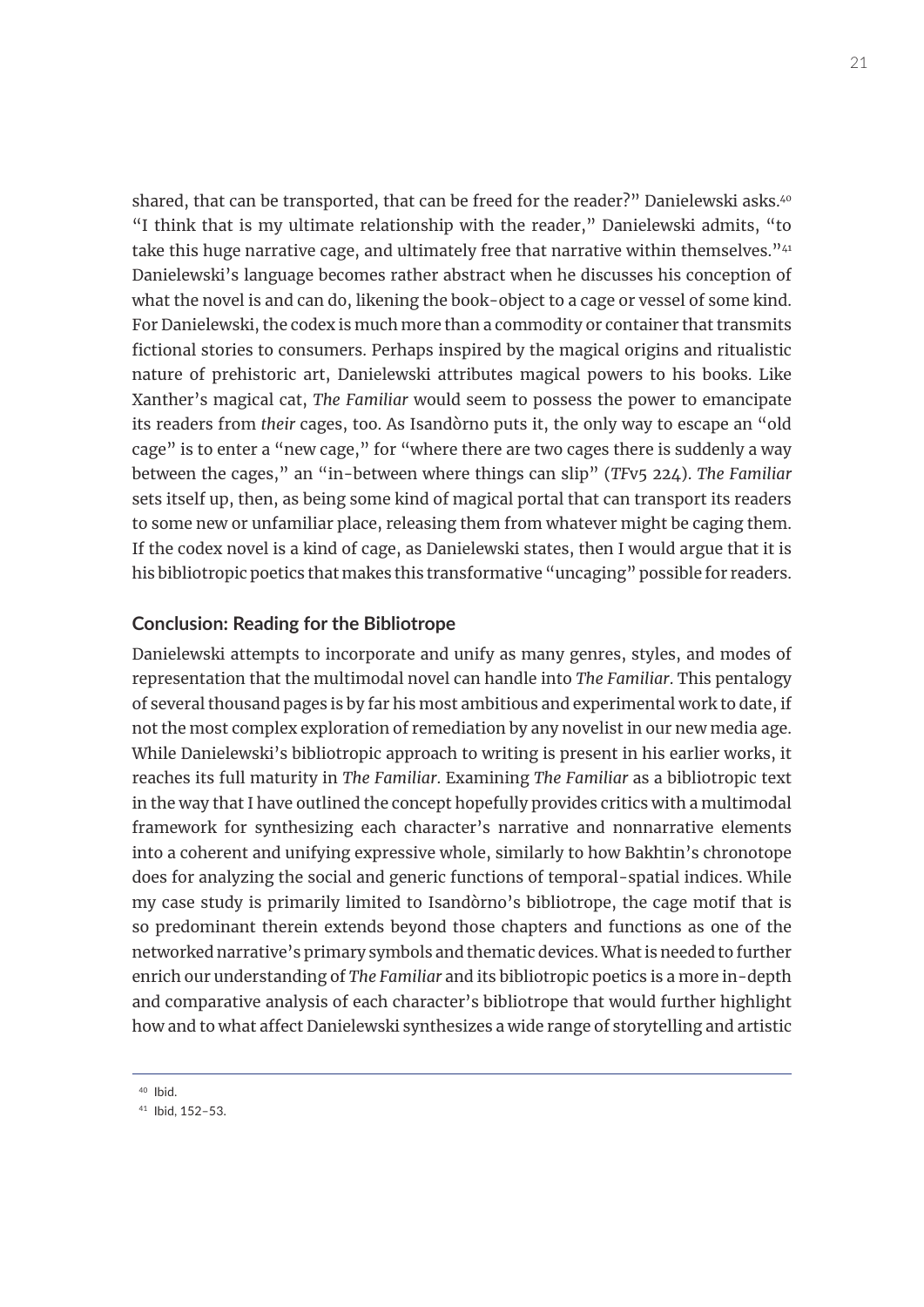devices and technologies to create each character's bibliotrope. Furthermore, given the range of ethnicities and languages represented in *The Familiar*, we should also consider to what extent Danielewski relies on certain American-centric stereotypes in these representations beyond the conventions of narrative and genre, and how such stereotypes reinforce certain kinds of reading practices. For instance, to what extent does Danielewski draw associations or rely on assumptions between ethnicity or class and narrative style, or between gender and genre? Is there any way of discerning how Danielewski potentially incorporates different types of identity, such as race and gender, into his bibliotropic representations? Considering such questions would allow us to further understand Danielewski's multimodal poetics, especially its incorporation of things like class, gender, and race. In other words, is there a politics or ideology to these different bibliotropes? Finally, since Danielewski's unique bibliotropic style has been adopted by several contemporary writers, the work that scholars and critics of contemporary literature do, especially in the growing field of multimodal narrative studies, could benefit from thinking about these works as bibliotropic texts as well.<sup>42</sup>

<sup>42</sup> Here, I'm primarily thinking of works like Bill Bly's *We Descend* (1997–2021), Warren Lehrer's *A Life in Books* (2013), J. J. Abrams and Doug Dorst's *S.* (2013), Zachary Dodson's *Bats of the Republic* (2015), Lance Olsen's *Theories of Forgetting* (2014), Matthew McIntosh's *theMystery.doc* (2017), and Rian Hughes's *XX* (2020), but surely the larger multimodal "turn" in contemporary literature and publishing has much to owe to Danielewski's enormous success with *House of Leaves*.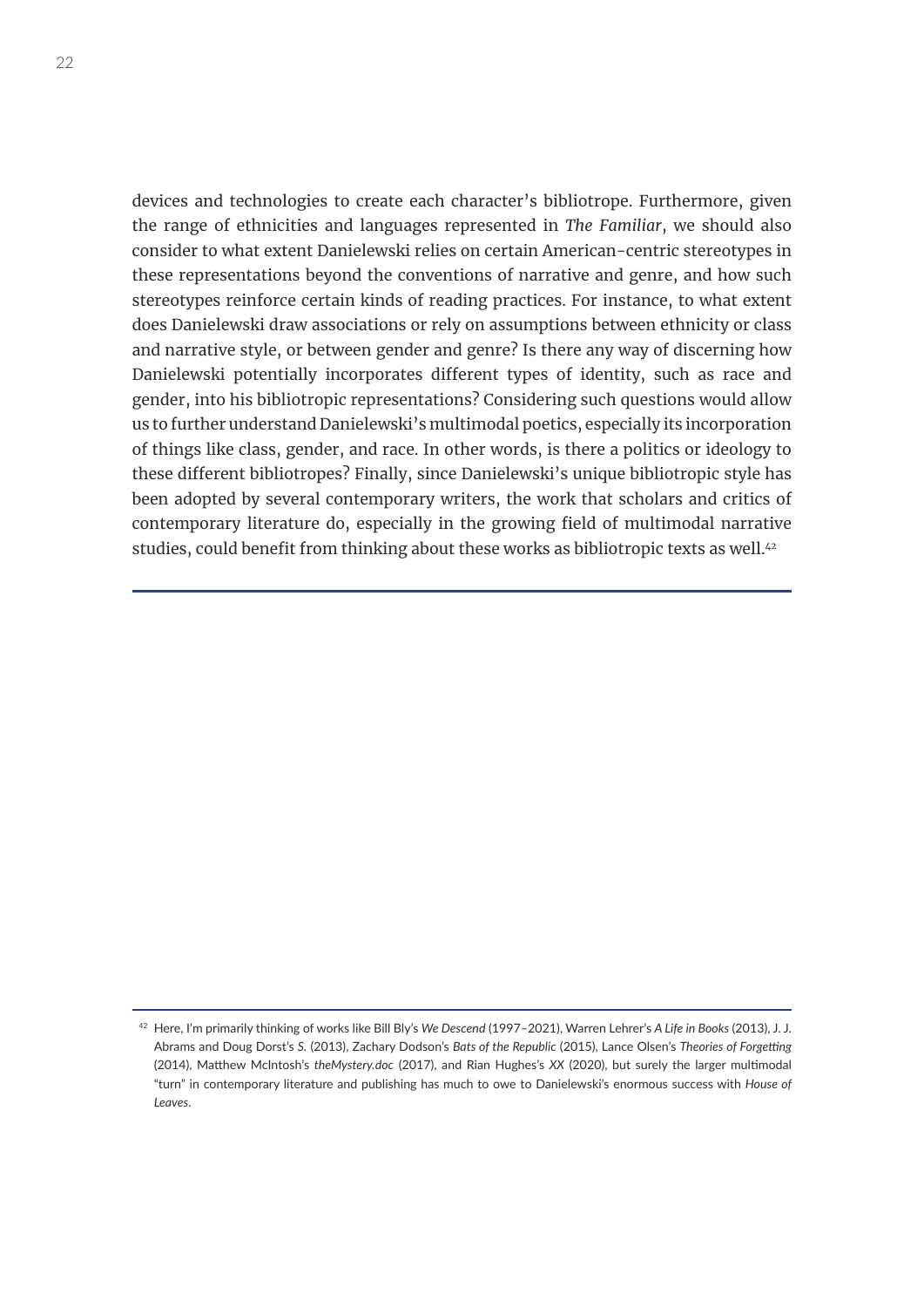#### **Competing Interests**

The author has no competing interests to declare.

#### **References**

Alexander, Marc and Catherine Emmott. "Schemata". In *The Living Handbook of Narratology*, edited by Peter Hühn. Hamburg: Hamburg University, 2014. [lhn.uni-hamburg.de/article/schemata](http://lhn.uni-hamburg.de/article/schemata)

Bakhtin, Mikhail. *The Dialogic Imagination*: *Four Essays*. Translated by Caryl Emerson and Michael Holoquist. Austin: University of Texas Press, 1981.

Bolter, Jay David, and Richard Grusin. *Remediation: Understanding New Media.* The MIT Press, 1999.

Bray, Joe. "Concrete Poetry and Prose." In *The Routledge Companion to Experimental Literature*, edited by Joe Bray, Alison Gibbons, and Brian McHale, 298–309. New York: Routledge, 2012. DOI: <https://doi.org/10.4324/9780203116968>

Chanen, Brian W. "Surfing the Text: The Digital Environment in Mark Z. Danielewski's *House of Leaves*." *European Journal of English Studies* 11, no. 2 (2007): 163–176. DOI: [https://doi.](https://doi.org/10.1080/13825570701452755) [org/10.1080/13825570701452755](https://doi.org/10.1080/13825570701452755)

Culler, Jonathan. *Structuralist Poetics: Structuralism, Linguistics, and the Study of Literature*. Ithaca: Cornell University Press, 1975. DOI: <https://doi.org/10.4324/9780203449769>

Danielewski, Mark Z. *House of Leaves*. New York: Pantheon Books, 2000.

Danielewski, Mark Z. *Only Revolutions*. New York: Pantheon Books, 2006.

Danielewski, Mark Z. *The Familiar* (Volumes 1–5). New York: Pantheon Books, 2015–2017.

Danielewski, Mark Z. *The Fifty Year Sword*. New York: Pantheon Books, 2005.

Davis, Brian. *Books as Archives: Archival Poetics in Post-1980 Experimental Writing and Book Design*. PhD diss., University of Maryland, 2020.

Driscoll, Kari and Inge van de Ven. "Book Presence and Feline Absence: A Conversation with Mark Z. Danielewski." In *Book Presence in a Digital Age*, edited by Kiene Briellenburg Wurth, Kari Driscoll, and Jessica Pressman, 145–160. New York: Bloomsbury Academic, 2018.

Felski, Rita. *Hooked: Art and Attachment*. Chicago: The University of Chicago Press, 2020. DOI: <https://doi.org/10.7208/chicago/9780226729770.001.0001>

Fillmore, Charles and Collin Baker. "A Frames Approach to Semantic Analysis". In *The Oxford Handbook of Linguistic Analysis*, edited by Bernd Heine and Heiko Narrog, 313–339. Oxford: Oxford University Press, 2009.

Frow, John. *Genre*. London and New York: Routledge, 2006.

Gibbons, Alison. "Multimodal Literature and Experimentation." In *The Routledge Companion to Experimental Literature*, edited by Joe Bray, Alison Gibbons, and Brian McHale, 420–434. New York: Routledge, 2012.

Hansen, Mark B. N. "The Digital Topography of Mark Z. Danielewski's *House of Leaves*." *Contemporary Literature* XLV, no. 4 (2004): 597–636. DOI: <https://doi.org/10.1353/cli.2005.0004>